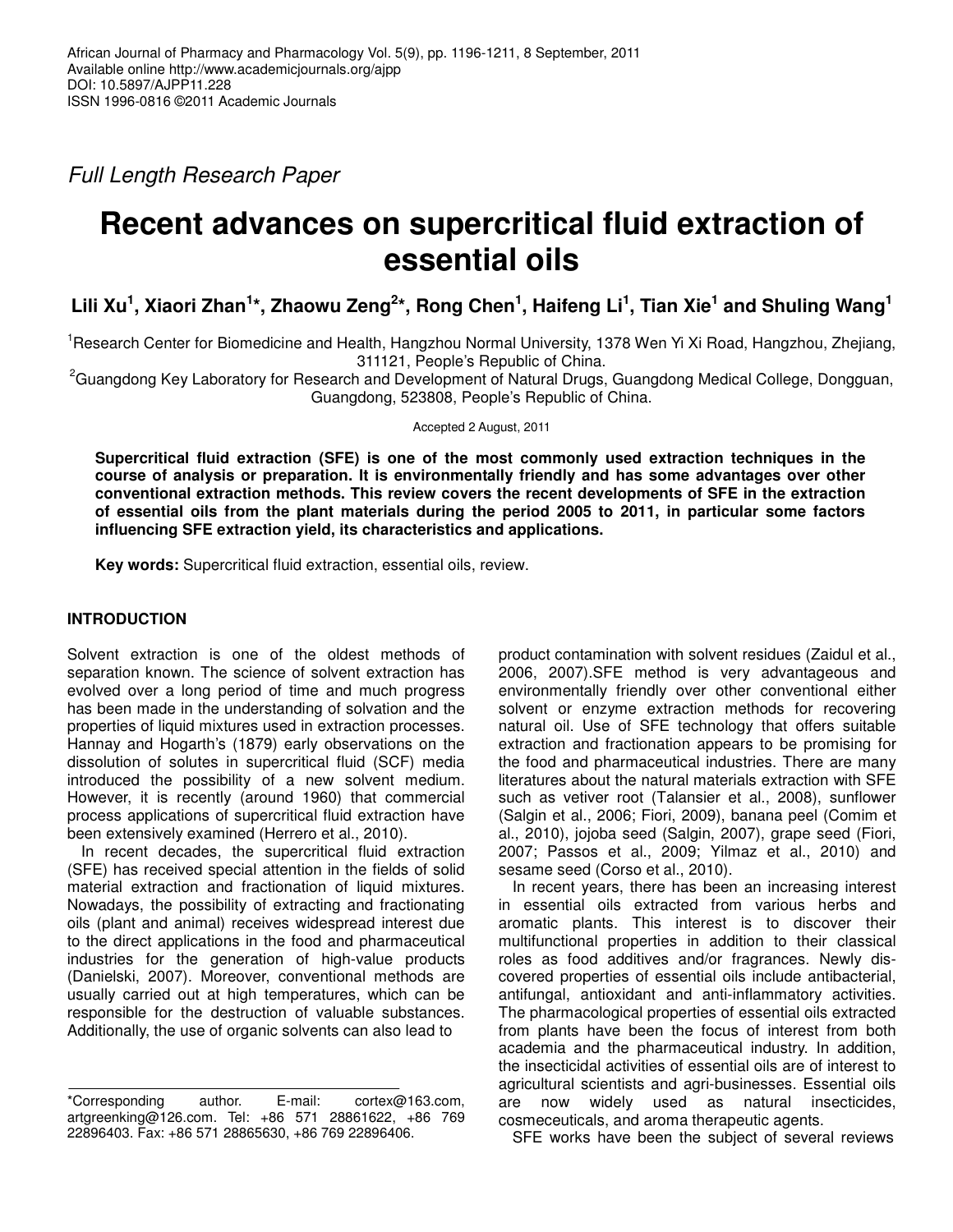time interval of our analysis to the last several years (since 2005). In this paper, recent progresses on extraction methods of essential oils particularly SFE are reviewed.

### **ESSENTIAL OIL**

Essential oils represent a small fraction of a plant's composition but confer the characteristic for which aromatic plants are used in the pharmaceutical, food and fragrance industries. Essential oils have a complex composition, containing from a few dozen to several hundred constituents, especially hydrocarbons and oxygenated compounds. Both hydrocarbons and oxygenated compounds are responsible for the characteristic odors and flavors (Pourmortazavi and Hajimirsadeghi, 2007). The proportion of individual compounds in the oil composition is different from trace levels to over  $90\%$  ( $\delta$ -limonene in orange oil). The aroma's oil is the result of the combination of the aromas of all components. The components include two groups of distinct biosynthetical origin. The main group is composed of terpenes and terpenoids and the other of aromatic and aliphatic constituents, all characterized by low molecular weight. Trace components are important, since they give the oil a characteristic and natural odor. Thus, it is important that the natural proportion of the components is maintained during extraction of the essential oils from plants by any procedure (Anitescu et al., 1997).

Since the middle ages, essential oils have been widely used for bactericidal (Antonio et al., 2009; Lin et al., 2010), virucidal (Jackwood et al., 2010), fungicidal (Nguefack et al., 2009), acaricidal (Sertkaya et al., 2010), insecticidal (Pavela, 2005; Liu et al., 2006), medicinal and cosmetic applications (Bakkali et al., 2008), especially nowadays in pharmaceutical, sanitary, cosmetic, agricultural and food industries. Because of the mode of extraction, mostly by distillation from aromatic plants, they contain a variety of volatile molecules such as terpenes and terpenoids, phenol-derived aromatic components and aliphatic components. *In vitro* physicochemical assays characterize most of them as antioxidants. However, recent work shows that in eukaryotic cells, essential oils can act as prooxidants affecting inner cell membranes and organelles such as mitochondria. Depending on type and concentration, they exhibit cytotoxic effects on living cells, but are usually nongenotoxic. In some cases, changes in intracellular redox potential and mitochondrial dysfunction induced by essential oils can be associated with their capacity to exert antigenotoxic effects. These findings suggest that, at least in part, the encountered beneficial effects of essential oils are due to prooxidant effects on the cellular

level (Bakkali et al., 2008).

#### **Methods of essential oils extraction**

A large number of plant species contain volatile chemical compounds which can be extracted as an essential oil. Different methods are used to separate these oils from the various plant materials. Although it seems relatively simple to isolate such oils, the composition of oil may vary to a large extent depending on the extraction method used. The advantages and disadvantages of some methods such as hydrodistillation (Cassel and Vargas, 2006; Cassel et al., 2009), solvent extraction (Chyau et al., 2007), simultaneous distillation-extraction, supercritical carbon dioxide extraction and the use of microwave ovens have been discussed in extension model of the extraction of essential oil (Cravotto et al., 2007; Chao et al., 2008; Bousbia et al., 2009).

## **Steam distillation and solvent-extraction**

The steam distillation is a traditional technique for essential oils (Demorais et al., 2007; Smelcerovic et al., 2007; Telascrea et al., 2007; Di Leo Lira et al., 2009; Jeong et al., 2009). This is a very simple process, but suffers of many drawbacks: Thermal degradation, hydrolysis and solubilization in water of some compounds that alter the flavour and fragrance profile of many essential oils extracted by this technique.

Chyau et al. (2007) studied on the essential oil of *Glossogyne tenuifolia* using a simultaneous steamdistillation and solvent-extraction (SDE) apparatus for the first time. However hydro- and steam-distillation have several disadvantages, such as incomplete extraction of essential oils from plant materials, high operating temperatures with the consequent breakdown of thermally labile components, promotion of hydration reactions of chemical constituents, and require a postextraction process to remove water. Solvent extraction overcomes the drawbacks of distillation, but has the major disadvantage of solvent residue in the extracts (Metherel et al., 2009).

Ideally, extraction procedures should be environmenttally friendly and should not create additional pollution. Steam extraction and solvent extraction do not meet these criteria because they generate large volumes of contaminated, hazardous solvents and emit toxic fumes. Recently clean techniques, such as SFE, microwave and ultrasound, for extracting essential oils from complex matrices, have been developed where they can be used routinely.

## **Ultrasound extraction**

Ultrasound-assistedextraction(UAE)hasbeenwidely used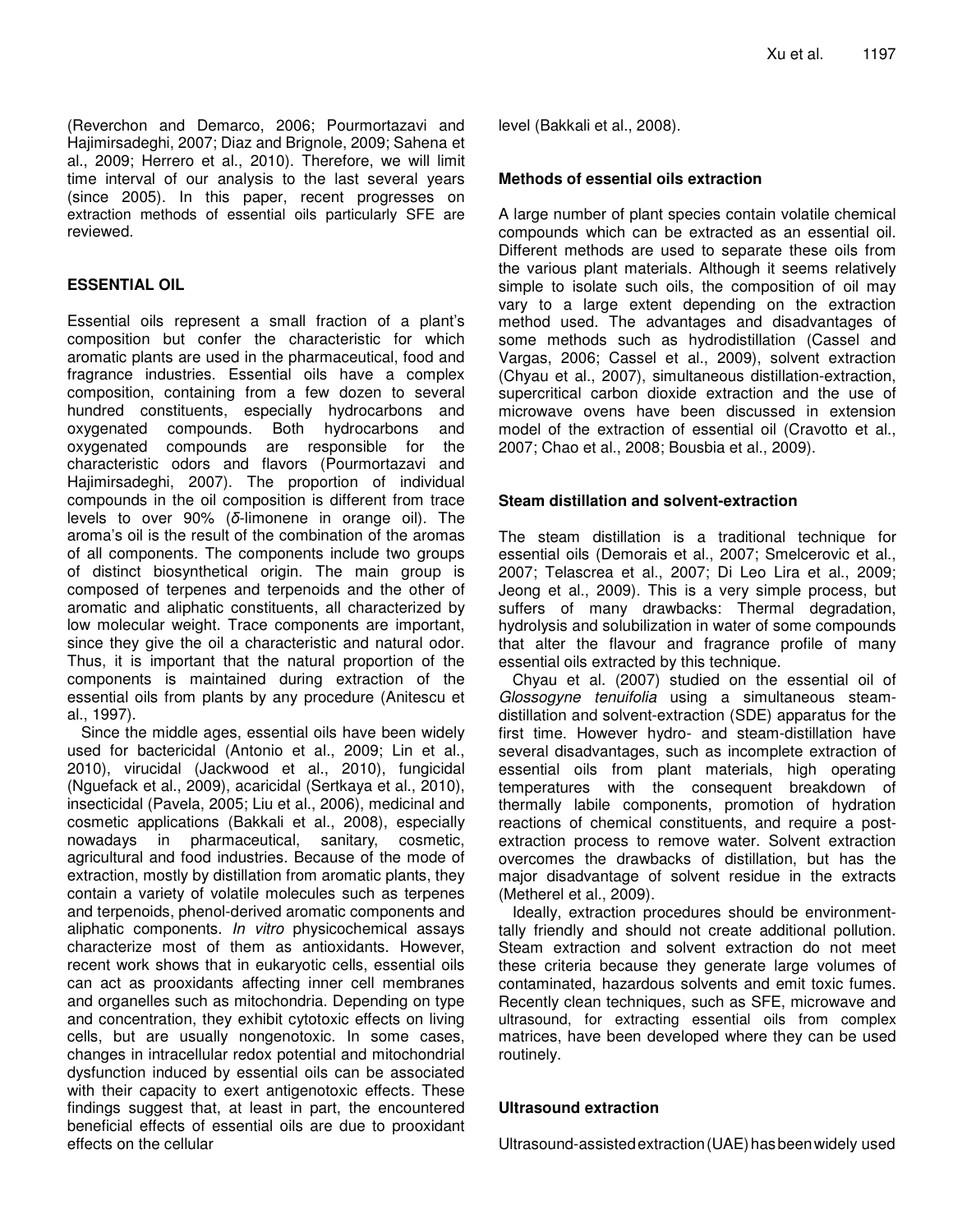for the extraction of nutritional material, such as lipids (Metherelet al., 2009), proteins (Zhu et al., 2009), flavoring (Chen et al., 2007; Da Porto et al., 2009), essential oils (Kimbaris et al., 2006) and bioactive compounds (e.g., flavonoids (Ma et al., 2008), carotenoids (Sun et al., 2006; Yue et al., 2006) and polysaccharides (Iida et al., 2008; Chen et al., 2010; Wei et al., 2010; Yan et al., 2011). Compared with traditional solvent extraction methods, ultrasound extraction can improve extraction efficiency and extraction rate, reduce extraction temperature, and increase the selection ranges of the solvents (Vilkhu et al., 2008). Also the ultrasonic does not affect the composition of the almond oil, but the ultrasonic cavitating energy can cause structure breakage of the almond powder and greatly reduce the extraction time (Zhang et al., 2009). In view of its growing use for isolating organic compounds and its significant advantages, the future introduction and dissemination of ultrasound equipment seem to be assured for more essential oils extraction.

#### **Microwave extraction**

The use of microwaves for isolating essential oils has recently been reported (Deng et al., 2006; Bayramoglu et al., 2008). Microwave technology has allowed the development of rapid, safe, and cheap methods for extracting essential oil and does not require samples devoid of water (Chemat et al., 2006; Bousbia et al., 2009). Recently, extraction equipment that combines microwave energy with small volumes of solvent has appeared, resulting in the procedure known as microwave-assisted extraction (Li et al., 2006). Results from various types of biological samples obtained by this method are qualitatively and quantitatively compared to the steam distillation method (Ferhat et al., 2006; Bendahou et al., 2008; Sahraoui et al., 2008; Farhat et al., 2009, 2011). However, it still uses the organic solvent, not a green method.

## **Supercritical fluid extraction**

Supercritical fluid extraction has been used for the extraction of flavors and fragrances from natural materials. The SFE is a separation technology that uses supercritical fluid as the solvent. Every fluid is characterized by a critical point, which is defined in terms of the critical temperature and critical pressure (Brunner, 1994). Fluids cannot be liquefied above the critical temperature regardless of the pressure applied, but may reach a density close to the liquid state. A substance is considered to be a supercritical fluid when it is above its critical temperature and critical pressure. Several compounds have been examined as SFE solvents. For example, hydrocarbons such as hexane, pentane and butane, nitrous oxide, sulphur hexafluoride and fluorinated hydrocarbons.

As will be seen throughout this paper, the main supercritical solvent used is carbon dioxide. Carbon dioxide (critical conditions =  $30.9^{\circ}$ C and 73.8 bar) is cheap, environmentally friendly and generally recognized as safe. Supercritical  $CO<sub>2</sub>$  (SC-CO<sub>2</sub>) is also attractive because of its high diffusivity and its easily tuneable solvent strength. Another advantage is that  $CO<sub>2</sub>$  is gaseous at room temperature and ordinary pressure, which makes analyte recovery very simple and provides solvent-free analytes (Herreroet al., 2010). Also important for the sample preparation of food and natural products, is the ability of SFE using  $CO<sub>2</sub>$  to be operated at low temperatures using a non-oxidant medium, which allows the extraction of thermally labile or easily oxidized compounds. The main drawback of  $SC-CO<sub>2</sub>$  is its low polarity, problem that can be overcome employing polar modifiers (co-solvents) to change the polarity of the supercritical fluid and to increase its solvating power towards the analyte of interest. The compounds that are added to the primary fluid to enhance extraction efficiency are known as co-solvents. For example, the addition of 1 to 10% methanol or ethanol to  $CO<sub>2</sub>$  expands its extraction range to include more polar lipids. When the extraction is performed with  $SC-CO<sub>2</sub>$  containing 20% ethanol, more than 80% of the phospholipids are recovered from salmon roe (Tanaka et al., 2004). In a word, carbon dioxide is an ideal solvent for the extraction of natural products because it is non-toxic, non-explosive, readily available and easy to remove from the extracted product.

SC-CO<sub>2</sub> extraction has been an excellent alternative method for seed oil extraction to replace conventional industrial methods. It becomes the focus of attention due to its chemical and physical properties: Non-flammable, non-toxic, non-corrosive, etc. Furthermore, the extracted product has a good quality and scarcely needs any particular refining operation (Han et al., 2009). Thus, SC- $CO<sub>2</sub>$  technology has been applied to the extraction of oil from a large number of materials. The supercritical  $CO<sub>2</sub>$ apparatus is showed in the Figure 1.

## **Effect of extraction parameters**

One of the main aspects that should be considered in SFE is the extraction optimization. The use of the optimum values for the different variables influencing the SFE extractions could significantly enhance the recovery or extraction yield of a target compound.

#### **Effect of temperature and pressure**

The change of oil yield with the temperature is due to two kinds of effects. On one hand, the increasing of temperature results in the decrease of solvent density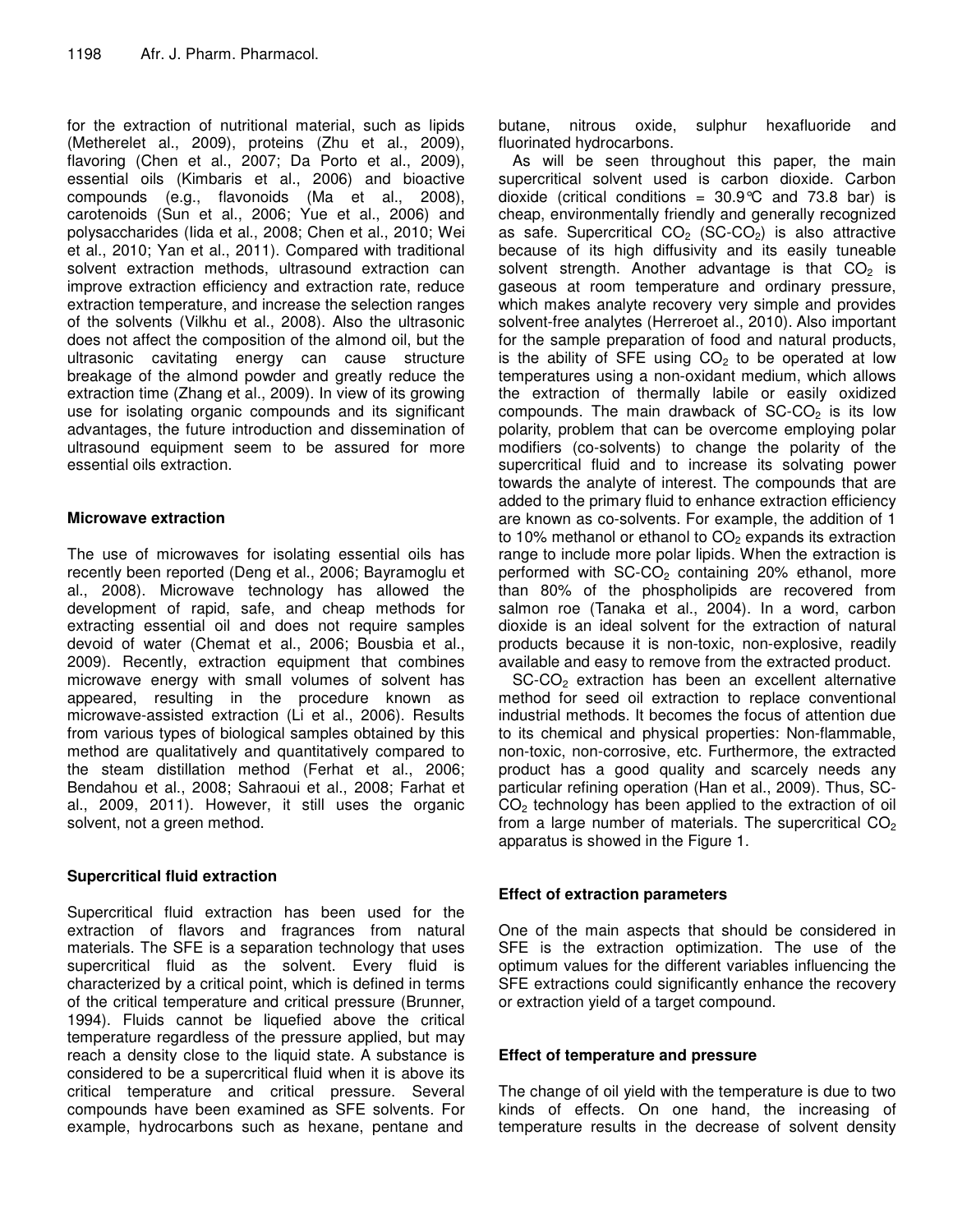

**Figure 1.** Supercritical CO<sub>2</sub> apparatus (Pradhan et al., 2010).

thus decreases the solubility of seed oil in supercritical fluid (SCF). However, high pressure is not always recommended due to increased repulsing solute-solvent interactions resulting from highly compressed  $CO<sub>2</sub>$  at high-pressure levels, which potentially induce complex extraction and difficult analysis. On the other hand, the saturation pressure of solute in SCF increases with the increase of temperature, which improves the solubility (Terada et al., 2010).

It is clear that with the increase of pressure, the oil yield increases. It is well known that with the increase of pressure, the density of  $SCF-CO<sub>2</sub>$  increases, and the solubility of solute increases. The extraction yield enhances significantly with the increase of pressure, due to the increase of the solubility of the oil components (Guan et al., 2007). This is attributed to the increase of the  $CO<sub>2</sub>$  density, which results in the increase of its dissolving ability.

Temperature seems to promote the rapid release of the monoterpene hydrocarbons from the plant matrix (Grosso et al., 2008), as could be observed after only 10 min. Su et al. (Zhang et al., 2010) studied supercritical fluid carbon dioxide of seed oil from yellow horn. The extraction pressure is the main parameter that influenced the extraction efficiency. It could be observed that the yield of oil significantly increases with the increase of pressure at a given temperature, especially at low pressure and temperature. If the given temperature is higher than a certain value (about 45°C), while pressure is rising, the oil yield increases at low-pressure levels. Once the pressure reaches high levels, the oil yield slightly decreases.

The influence of temperature on extraction is more difficult to predict than that of pressure, because of its two counter effects on the yield of oil. First, the temperature elevation decreases the density of  $CO<sub>2</sub>$ , leading to a reduction in the solvent power to dissolve the solute. Second, the temperature rise increases the vapor pressure of the solutes, bringing about the elevation in the solubility of oils in  $SF-CO<sub>2</sub>$ . Consequently, the solubility of the solute is likely to decrease, keep constant, or increase with rising temperatures at constant pressure, which depends on whether the solvent density or the solute vapor pressure is the predominant one.

Response surface methodology (RSM) was employed to optimize the conditions of supercritical  $CO<sub>2</sub>$  extraction of the whole berry oil from sea buckthorn (Xu et al., 2008). The pressure has a positive linear effect on oil yield at low-pressure levels. At high-pressure levels, however, the negative quadratic effect of pressure on the oil yield also becomes important. Temperature shows a negative linear effect, while the interaction between temperature and pressure has a positive effect on the oil yield. These two opposing effects are clearly seen in Figure 2. At low pressure levels, the oil yield decreases with the rise of temperature, most likely due to the reduced density of  $CO<sub>2</sub>$  at higher temperatures. At higher pressures, however, the oil yield increases with the rise of temperature. The crossover pressure, beyond which the effect of temperature on the oil yield begins to reverse, is about 30 MPa.

Claudia et al. (Passos et al., 2010) studied the SFE of grape seed (*Vitis vinifera* L.) oil, assessing the effect of pressure and temperature on the antioxidant capacity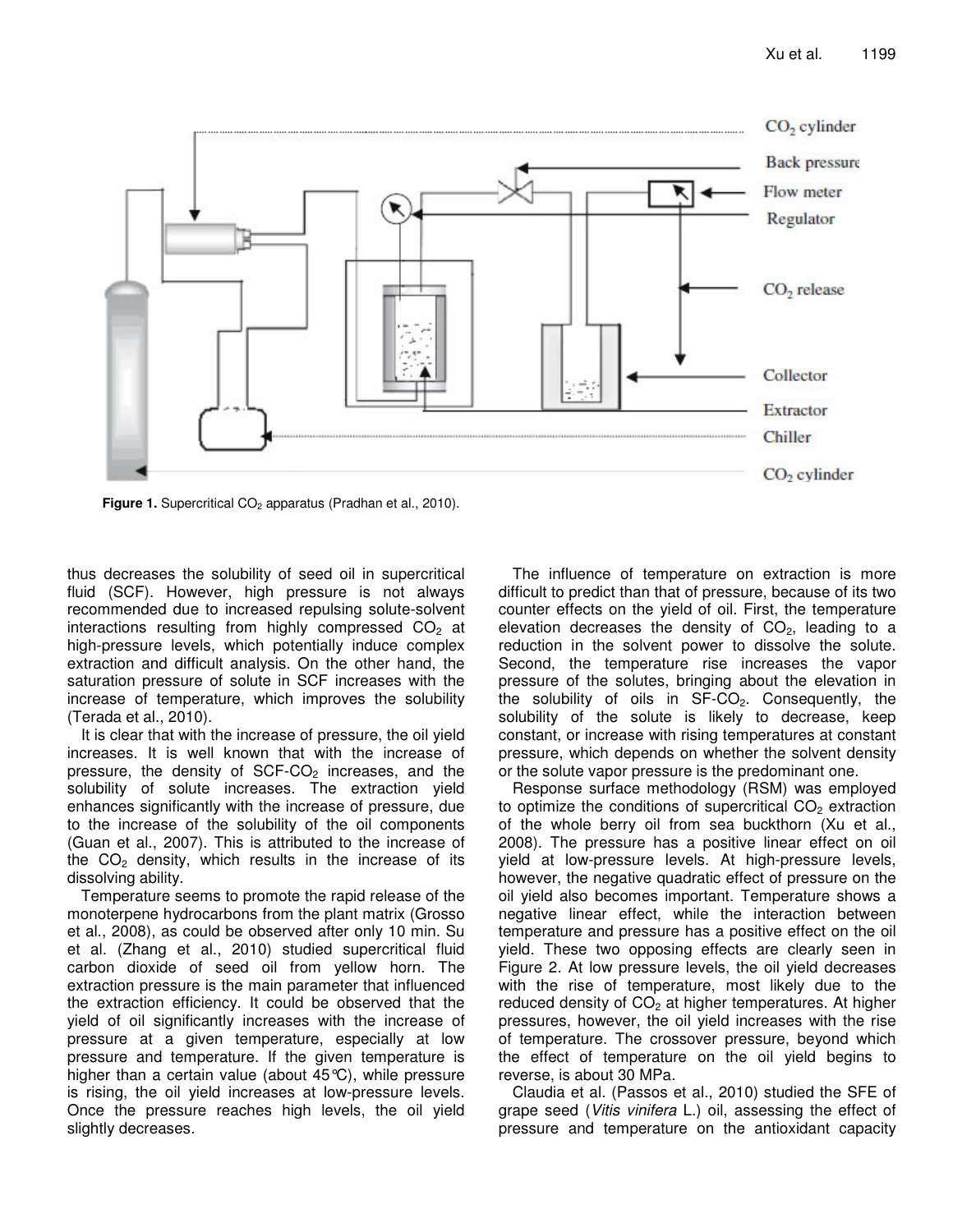

rate of 15 L/h and extraction time of 60 min (Xu et al., 2008).

(AOC). The results show that the AOC increases with the increase of pressure and/or temperature, although temperature imparts the strongest effect. Such results may be interpreted by the influence that pressure and temperature exert on solubility, more precisely upon  $CO<sub>2</sub>$ density and vapor pressure of the interested antioxidant molecules. The increasing pressure increases solvent density, which enhances solubility. On the contrary, when temperature raises, the density decreases inherently, while solute vapor pressure increases instead.

Similar crossover phenomena are also reported for the extraction of other oils by  $SC\text{-}CO<sub>2</sub>$  (Mitra et al., 2009; Silva et al., 2009; Wei et al., 2009).

Effect of pressure on supercritical carbon dioxide extraction from various seeds was studied (Machmudah et al., 2008). Three kinds of seeds (rosehip, loquat and physic nut) are used as materials. At constant temperature, the recovery of rose hip seed oil increases with the increase of pressure at short extraction time, but decreases over progressing extraction time. In the extraction of rosehip seed oil, the cross-over region of the pressure curves shift with increasing temperature. The recovery of loquat seed oil increases with the decrease of pressure at the higher temperatures, but at the lowest temperature (40°C) recovery of extract is independent on the pressure. For physic nut, the increasing pressure causes an increase in extraction recovery at constant temperature. Due to oil content in the physic nut seed is high, high recovery can be obtained, especially at high pressure. However, the  $SC-CO<sub>2</sub>$  cannot completely extract the oil from the seeds compared with hexane soxhlet extraction. For physic nut, extraction should be conducted at high pressures and temperatures to extract bio-diesel oil and remove toxic compounds from physic nuts for use as high-protein meal.

#### **Effect of sample particle sizes and packed amount**

Besides temperature and pressure, the particle size may have a critical impact on the extraction efficiency. As anticipated from basic physical considerations, the smaller the particles, the greater the effective fluid solid contact area, the higher the extraction rate. Moreover, the slope of first part of extraction curve of large particles is lower than that of small particles, indicating that the oil content is not saturated in the  $CO<sub>2</sub>$ . That is probably because the quantity or surface area of easily accessible oil is not sufficient (Han et al., 2009).

Figure 3 shows two examples about the effect of substrate particle size on the extraction rate and yield of plant essential oils using  $SC\text{-}CO<sub>2</sub>$  for sesame seed oil (Figure 3A) and sage (Figure 3B). In both cases, the large improvements in extraction kinetics can be explained by the positive effect of a reduced particle size on the internal resistance to mass transfer in the solid matrix. Indeed, the extraction rate increased because of a shortening in the diffusion path. Furthermore, improvements in the grinding process leading to smaller particles caused increases in the specific surface area as well as a disruption of the cell walls and other inner barriers to mass transfer, thus leaving the essential oil more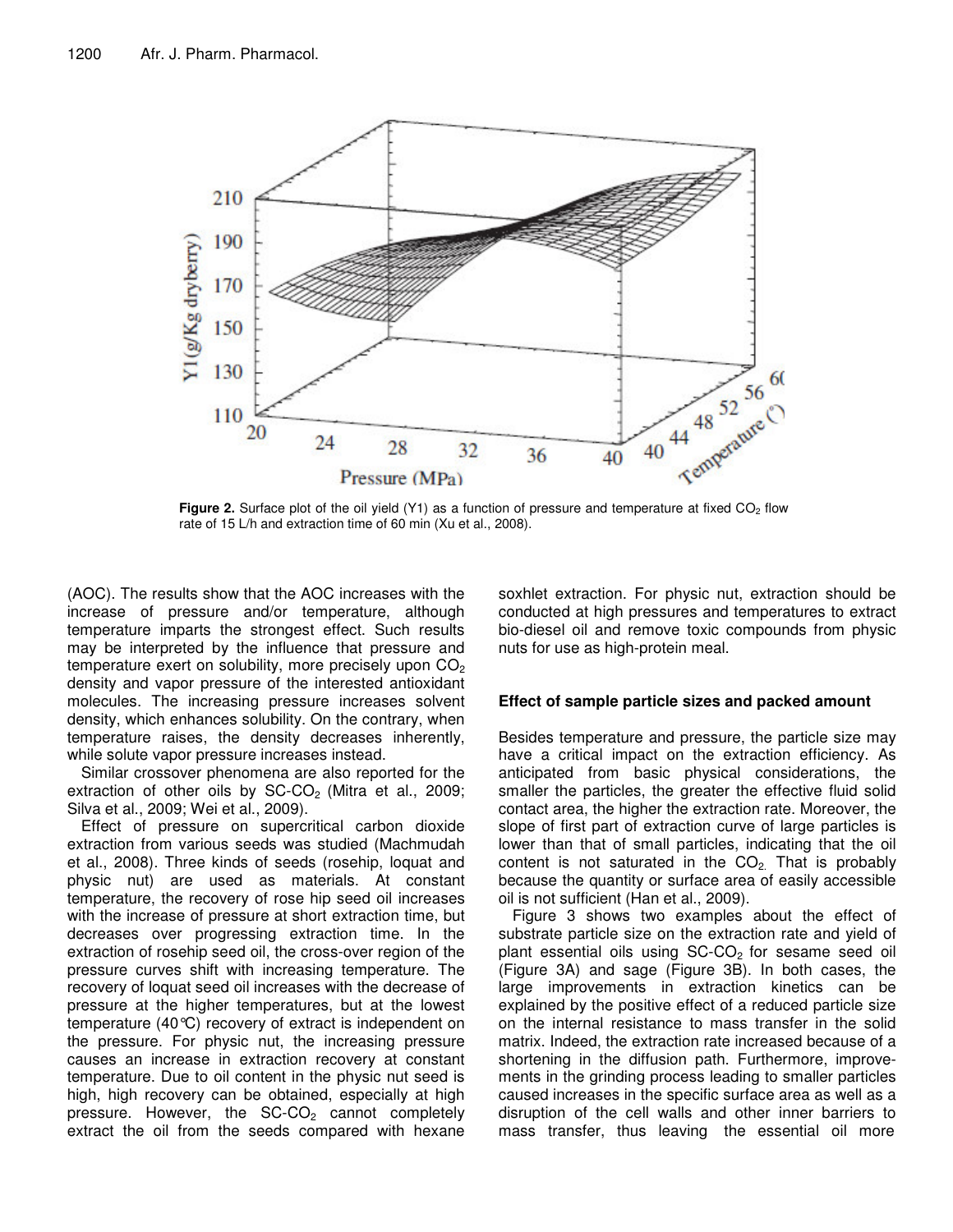

**Figure 3A.** Effect of particle size on the extraction yield of sesame oil with time at 50°C, 350 bar and 1.81 g CO2/min (Dökeret al., 2010).



**Figure 3B.** Influence of plant mean particle diameter in the supercritical extraction of sage oil, e vs t (min), experiments 90 bar-40 °C-1.32 kg/h-0.8mm, ■; 90 bar-40 °C-1.32 kg/h-0.5 mm, □ ; 90 bar-40℃-1.32 kg/h-0.3 mm,△; — Sovová's model (Langa et al., 2009)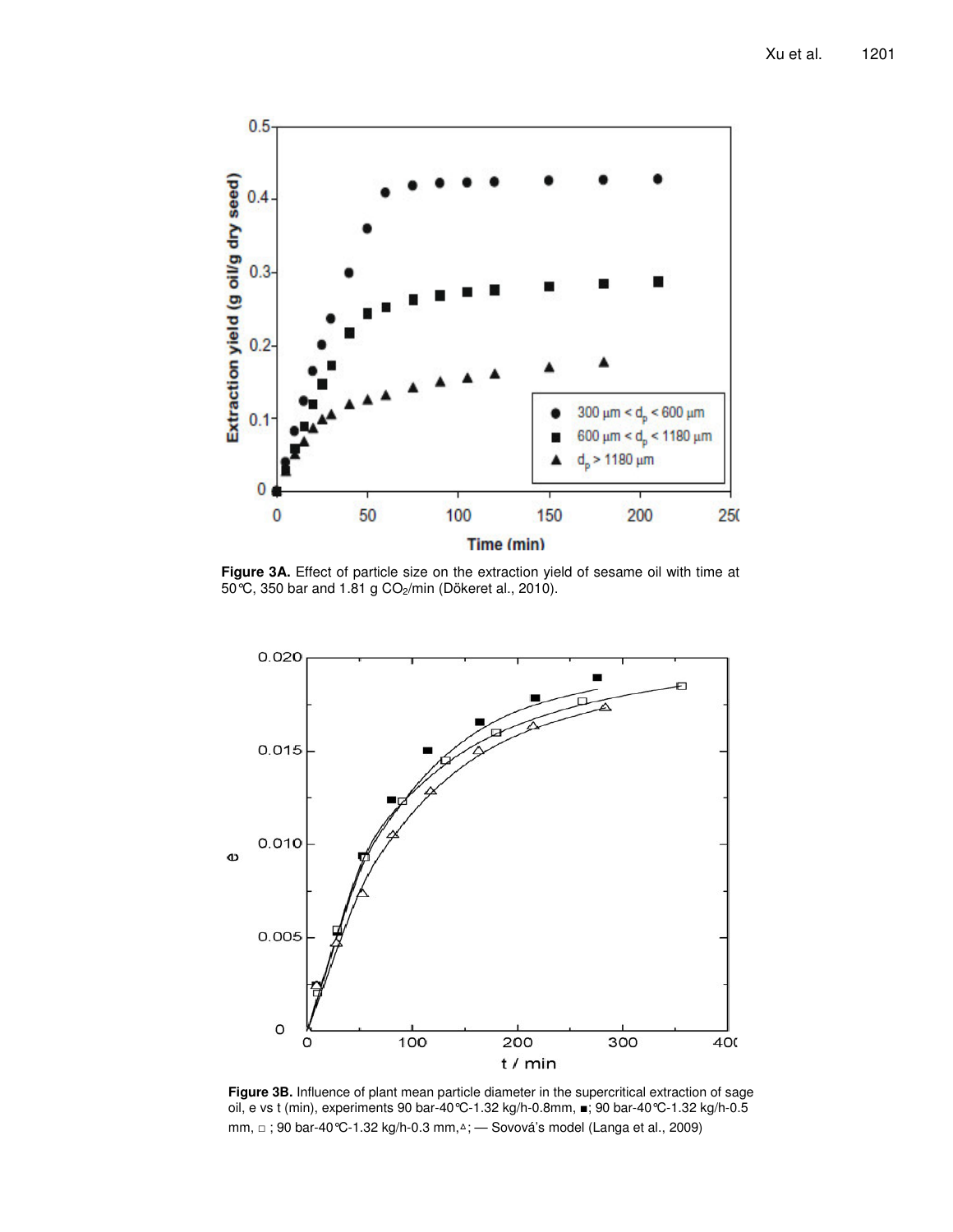accessible to the  $SC-CO<sub>2</sub>$  (Döker et al., 2010). Intraparticle diffusion resistance becomes smaller for small particle sizes because of the shorter diffusion path. Effect of intraparticle diffusion seems to gain importance for large particles causing appreciable decrease in the extraction. In that case, part of the oil is not extracted due to the very long diffusion times of the solvent in the vegetable seed particles. It means that the rate of extraction is also increased because with grinding more of the oil is freed from the cells and therefore more accessible. This effect may be stronger with smaller particle sizes. Hence, extraction yield increases with the decrease of the particle size, as noted in the literature (Yin et al., 2005; Salgin et al., 2006; Ozkal et al., 2005; Louli et al., 2004). According to previous investigations (Glisic et al., 2007; Sandra et al., 2007; Zizovic et al., 2007), we can also get a conclusion: Particle size has no influence on the extraction rate in two outermost cases: Fine milled material and coarsely ground plant material. The knowledge of secretory structure makes possible prediction of herbaceous material behavior during the SFE of essential oils. In the case of SFE of species with secretory ducts, it can be expected that particle size will have no influence on evolution of extraction yield, which is the fact of interest from the point of industrial scale SFE of essential oils. So researchers should make a specific investigation to determine whether sample particle sizes can influence extraction yields during the SFE process. Then a suitable particle size can be employed.

## **Effect of extraction time**

The extraction process is composed of three stages: Rapid extraction of free solute, transitional stage of surface and internal diffusion and slow extraction mainly based on the internal diffusion. The time consumed in the first extraction stage depends both on the solute solubility in  $SCF-CO<sub>2</sub>$  and on the particle size. Yin et al. (2005) reported that most parts of seed oil were extracted in the first stage (about 90 to 100 min). Safaralie et al. (2010) extracted essential oil from valerian roots. The dynamic extraction time has a dual effect on the extraction of valerenic acids. However, the enhancement of dynamic time leads to an increase in the oil yield. That might be due to the drag of a part of the extracted volatile compounds by  $CO<sub>2</sub>$  from the collecting vessel and/or decomposition of desired constituents during this time.

## **Effect of SCF-CO2 flow rate**

Liu et al. (2009) examined extraction of pomegranate seed oil by using supercritical carbon dioxide. The  $CO<sub>2</sub>$ flow rate exhibits a positive and significant effect on the pomegranate seed oil yield. It might be due to the

decrease in the mass transfer resistance with increasing flow rate.

From the engineering point of view, the SFE mechanism contains three successive steps: Solute dissolution, intraparticle diffusion and external diffusion. The controlling step is changing gradually and slowly, not sharply (Forment, 1979). For example, in the initial stage of extraction (t = 0, r =  $R_0$ ), the main resistance may come from the external diffusion or solute dissolution, so it will be external diffusion limited or solute dissolution limited; at this stage, the SCF-CO<sub>2</sub> flow rate may has significant influence on the extraction yield. With the dissolution progressing, the dissolution front is moving from the external surface to the center of particle gradually, and the intraparticle diffusion distance  $(R_0-r)$  is becoming bigger and bigger, the intraparticle diffusion resistance will increase accordingly (Forment, 1979). So eventually (at the later stage) the system will convert from external diffusion controlling or dissolution controlling into intra-particle diffusion controlling; at this stage, the SCF- $CO<sub>2</sub>$  flow rate has no influence on the extraction yield (Forment, 1979). It is also confirmed by Perakis et al. (2010) whose research suggested that intraparticle diffusion resistance was dominant in the SFE process. Therefore, the controlling step is relative rather than absolute, and dynamic rather than static (Forment, 1979).

## **Effect of modifier**

Due to the limited solubility of polar organic compounds in the supercritical carbon dioxide, quantitative extraction of these compounds with pure supercritical  $CO<sub>2</sub>$  is not possible. Firstly, the addition of a polar modifier to supercritical carbon dioxide decreases the efficiency of the extraction. Most of essential oil is non-polar component; therefore, because of decreasing their solubility in supercritical  $CO<sub>2</sub>$ , the efficiency of extraction decreases. But by adding of more methanol as a modifier, due to an extraction of unwanted components such as free fatty acids, alcohols and waxes, the efficiency of the extraction increases (Ghasemi et al., 2007).

Zahedi et al (2010) investigated the effect of methanol on extraction of nimbin from neem seeds. When methanol is used as a co-solvent, there is no local equilibrium between the solid and the solvent at each time and enough time is necessary to reach equilibrium conditions. This needed time is referred to as delayed time and has been calculated using the experimental data. Some time should elapse to reach equilibrium and this time is delayed time. In addition, from a thermodynamic point of view, the equilibrium constant of nimbin between solid and solvent also have been changed, so the new equilibrium constant should be calculated.

The effects of every parameter of pressure, temperature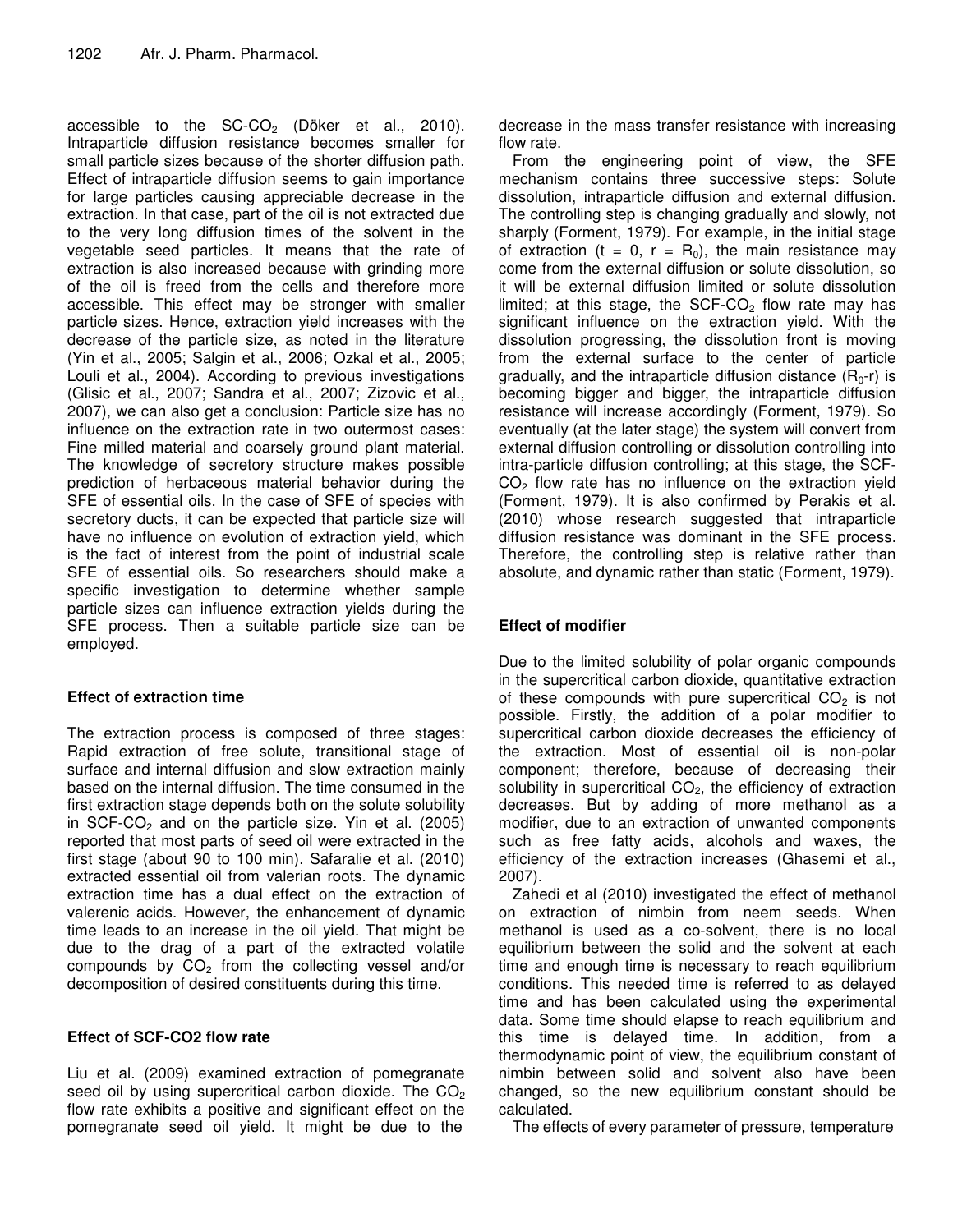and SC-CO<sub>2</sub> density are interacted. The solubility of oil directly affects the extraction rate and it is controlled by a balance between the  $SC-CO<sub>2</sub>$  density and the oil vapor pressure. At high pressure, the influence of temperature on the solubility of oil is predominated by the oil vapor pressure effect, and then the solubility of oil increases with the increase of temperature. While at low pressure, SC-CO<sub>2</sub> density has a pronounced effect on the solubility of oil and the solubility decreases with the increase of temperature (Kiriamiti et al., 2002).

In 2010, Danh et al. (2010) investigated the effect of pressure, temperature and amounts of added ethanol on vetiver essential oil by using SCE. In short, ethanolmodified SCE performs at low temperature; low pressure and high concentration of ethanol have great application potential for producing high yields of vetiver oil with low pressure extraction apparatus.

#### **NATURE PRODUCT APPLICATION**

SFE has for long been used to extract bioactive compounds from plant materials in order to characterize compounds responsible for a specific functional activity. In Table 1, a summary of the recent works published on this topic is shown.

#### **EXAMPLES OF SFE IN ESSENTIAL OILS**

Probably, the most extended use of SFE is in the essential oil extraction. A high variety of samples, type of materials, target compounds and procedures have been published in the last years. A summary of some essential oils extraction studies using  $SC-CO<sub>2</sub>$  is presented in Table 2.

SFE has been successfully used to obtain oil from seeds of: apricot, palm, canola, rape, soybean, sunflower, jojoba, sesame, celery, parsley, neem, amaranth, borage, flax and grape. Oil has been also extracted from nuts such as acorn, walnut, almond and pistachio (Sánchez-Vicenteet al., 2009).

#### **Comparison of SC-CO<sup>2</sup> extraction and solvent extraction**

Solvent extraction is a common method of lipid extraction. The advantages of SFE over other conventional processes such as extraction by solvents and separation by distillation are automation, the reduction in operational steps, safe operation due to the use of nonorganic solvents and the use of moderate temperature in the critical range favorable for heat labile foods. The main advantage of SFE is the excellent quality of the resulting product. For example, SFE is more advantageous than the hydrodistillation for the extraction

of oils from *Salvia mirzayanii* and *Nepeta persica* (Yamini et al., 2008; Khajeh et al., 2010), even grape seed by using enzymatically pre-treated (Passos et al., 2009). For the extraction of patchouli essential oil, supercritical carbon dioxide shows better results in terms of yield and oil quality than steam distillation, besides offering the advantage of not promoting the decomposition of possibly thermolabile compounds (Donelian et al., 2009).

A comparison of SFE and solvent extraction is shown in Table 3 (Sahena et al., 2009).

#### **SFE effect on the activity**

In contrast, hydrodistillation provides better results in terms of number of volatiles extracted, although the loss of these compounds in the depressurization step after SFE is a possibility to consider. By using the suitable extraction conditions, SFE is more selective than the conventional hydrodistillation method in the extraction of essential oil and the reservation of its quality (Ghasemi et al., 2007). The quality of safflower seed oil obtained by supercritical  $CO<sub>2</sub>$  extraction is superior to that of oil obtained by traditional methods (Han et al., 2009).

Glisic et al. (2011) reported the combination of ultrasound-assisted extraction followed by re-extraction of obtained extract with supercritical  $CO<sub>2</sub>$ . It can be proposed that the best extraction procedure is the ultrasound pretreatment of plant material with distilled water and re-extraction of plant material (residue) using supercritical  $CO<sub>2</sub>$ . That procedure gives two valuable products: The ultrasound extract which is rich in sugars and possess the immunomodulatory activity and supercritical extract which is rich in diterpenes and sesquiterpenes.

Orav et al. (2010) compared the yield and composition of the oil obtained by different methods (micro-distillation and extraction, SDE, and SFE) from various parts of juniper (berries, needles). The composition of the oil obtained by SFE with  $CO<sub>2</sub>$  at moderate conditions from fresh common juniper needles is to be similar to that obtained by SDE. The oil obtained by SFE from dried juniper berries contains more sesquiterpenes and high boiling compounds than that obtained by SDE.

SFE of essential oil from clove buds with  $CO<sub>2</sub>$  was explored (Guan et al., 2007). Essential oil of clove buds obtains by SFE, hydrodistillation, steam distillation and soxhlet extraction are further analyzed by gas chromatography/mass spectrometric detection to compare the extraction methods. Twenty three compounds in the clove oils have been identified, showing that the composition of the clove oil extracted by different methods is mostly similar, whereas relative concentration of the identified compounds is apparently different. General characteristics of the clove oils obtained by different methods are further compared, and SFE is considered as the optimum process among the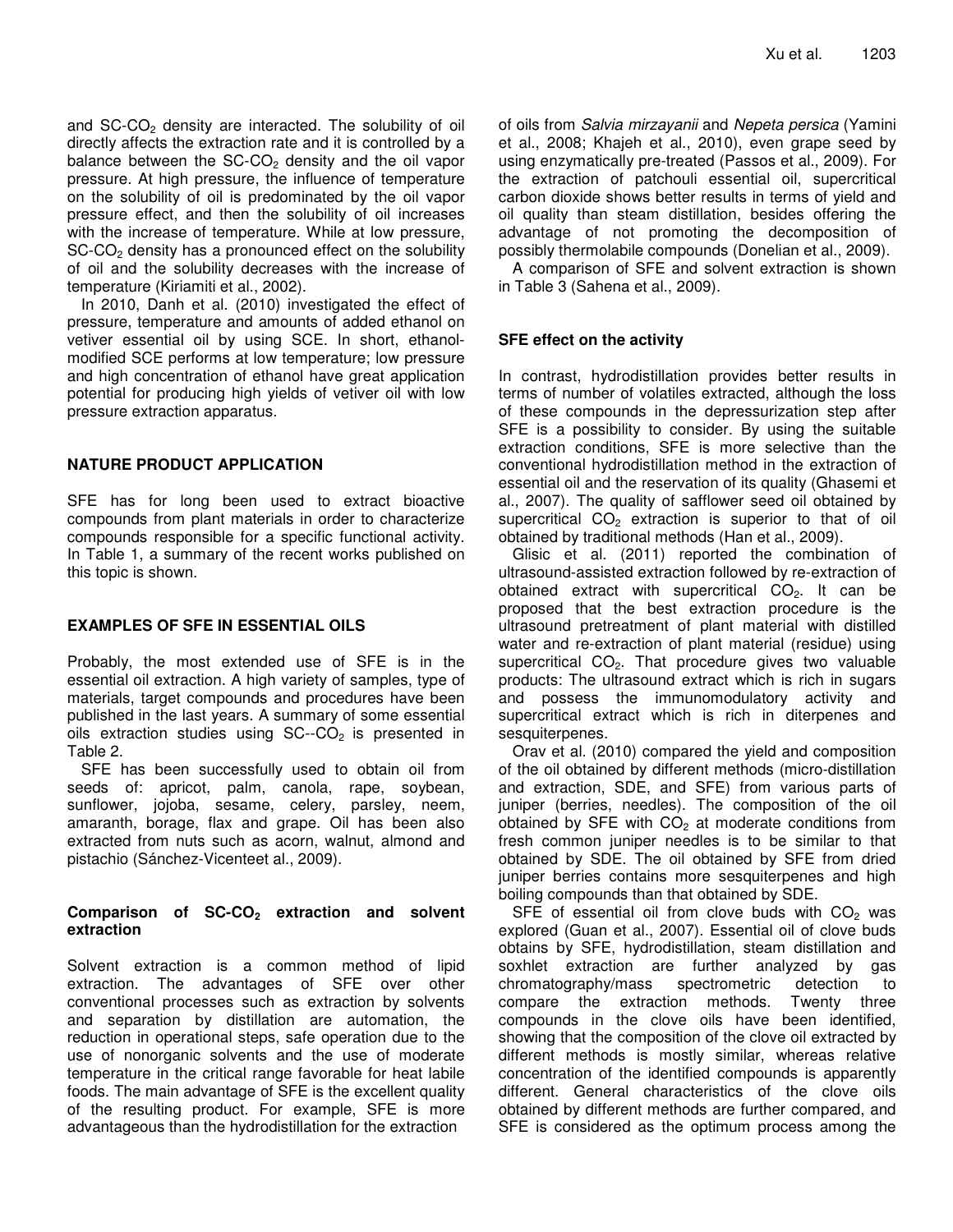**Table 1.** Summary of the works published on the extraction of bioactive and interesting compounds from plants by SFE in the period 2008 to 2010.

| <b>Plant material</b>                     | <b>Compound of</b><br>interest        | <b>Related functional activities</b>                           | <b>Extraction conditions</b>                                                                     | <b>Analytical technique</b>                             | Reference                        |
|-------------------------------------------|---------------------------------------|----------------------------------------------------------------|--------------------------------------------------------------------------------------------------|---------------------------------------------------------|----------------------------------|
| Cynanchum paniculatum                     | Paeono                                | Anti-inflammatory, anti-diabetic,<br>cardiovascular protective | $CO2$ +methanol, 150 bar, 55 °C, 20 min<br>$(statc) + 90$ min (dynamic)                          | HSCCC, HPLC-DAD                                         | Sun et al., 2008                 |
| Ramulus cinnamoni<br>Cassia tora L. seeds | Volatile oil                          | Antioxidant, antimicrobial                                     | CO <sub>2</sub> , 230-410 bar, 40-50 °C CO <sub>2</sub> + ethyl<br>acetate (10%), 250 bar, 45 °C | GC-MS                                                   | Liang et al., 2008               |
| Cardamom                                  | Voltiles, fatty acids,<br>tocopherols | Antioxidant                                                    | $CO2$ , 300 bar, 35 °C                                                                           | GC-MS; HPLC-FD (ex:<br>295 nm, em: 330<br>nm);HPLC-DAD  | Hamdan et al.,<br>2008           |
| Rhodiola rosea roots                      | Rosavin                               | Antioxidant, anti-stress,<br>among others                      | CO <sub>2</sub> + water (10%), 200 bar, 80 °C, 3 h                                               | HPLC-UV (254 nm)                                        | lheozor-<br>jioforandDey, 2009   |
| Stevia rebaudiana                         | Glycosides                            | Anti-inflammatory,<br>diuretic, among others                   | $CO2$ , 211 bar, 80 °C,, 60 min                                                                  | HPLC-UV (210 nm)                                        | Erkucuk et al.,<br>2009          |
| Coriander (Coriandrum<br>sativum L.)      | Volatile oil                          |                                                                | CO <sub>2</sub> , 90 bar, 40 °C, 100 min                                                         | GC-MS                                                   | Grossoet al,, 2008               |
| Braccharis dracunculifolia                | Phenolics                             | Antioxidant                                                    | $CO2$ , 400 bar, 60 °C, 20 min                                                                   | HPLC-UV (280 nm)                                        | Piantino et al.,<br>2008         |
| Borago officinalis                        | Seed oil                              |                                                                | CO <sub>2</sub> , 200 bar, 50 °C, 2.5 h (dynamic)                                                | HPLC-DAD                                                | Soto et al., 2008                |
| Coriander (Coriandrum<br>sativum L.)      | <b>Isocoumarins</b>                   |                                                                | $CO2$ , 80 bar, 35 °C, 2 h (dynamic)                                                             | High-speedcounter-<br>current chromatography<br>(HSCCC) | Chen et al., 2009                |
| Vitex agnus castus                        | Diterpenes,<br>triterpenes, casticin  |                                                                | $CO2$ , 450 bar, 45 °C, 4 h (dynamic)                                                            | TLC; GC; HPLC                                           | Cossuta et al.,<br>2008          |
| Hyssop (Hyssopus<br>officinalis L.)       | Essential oil                         |                                                                | $CO2$ , 90 bar, 40 °C (dynamic)                                                                  | GC-MS                                                   | Langa et al., 2009               |
| Eugenia uniflora fruits                   | Carotenoids                           | Antioxidant                                                    | CO <sub>2</sub> , 250 bar, 60 °C, 120 min (dynamic)                                              | <b>HPLC-DAD</b><br>(450 nm)                             | Genival Filho et<br>al., 2008    |
| Garcinia mangostana                       | Xanthones                             | Antioxidant                                                    | CO2 + ethanol (4%), 200 bar, 40 °C                                                               | <b>HPLC-ESI-MS</b>                                      | Zarena and Udaya<br>Sankar, 2009 |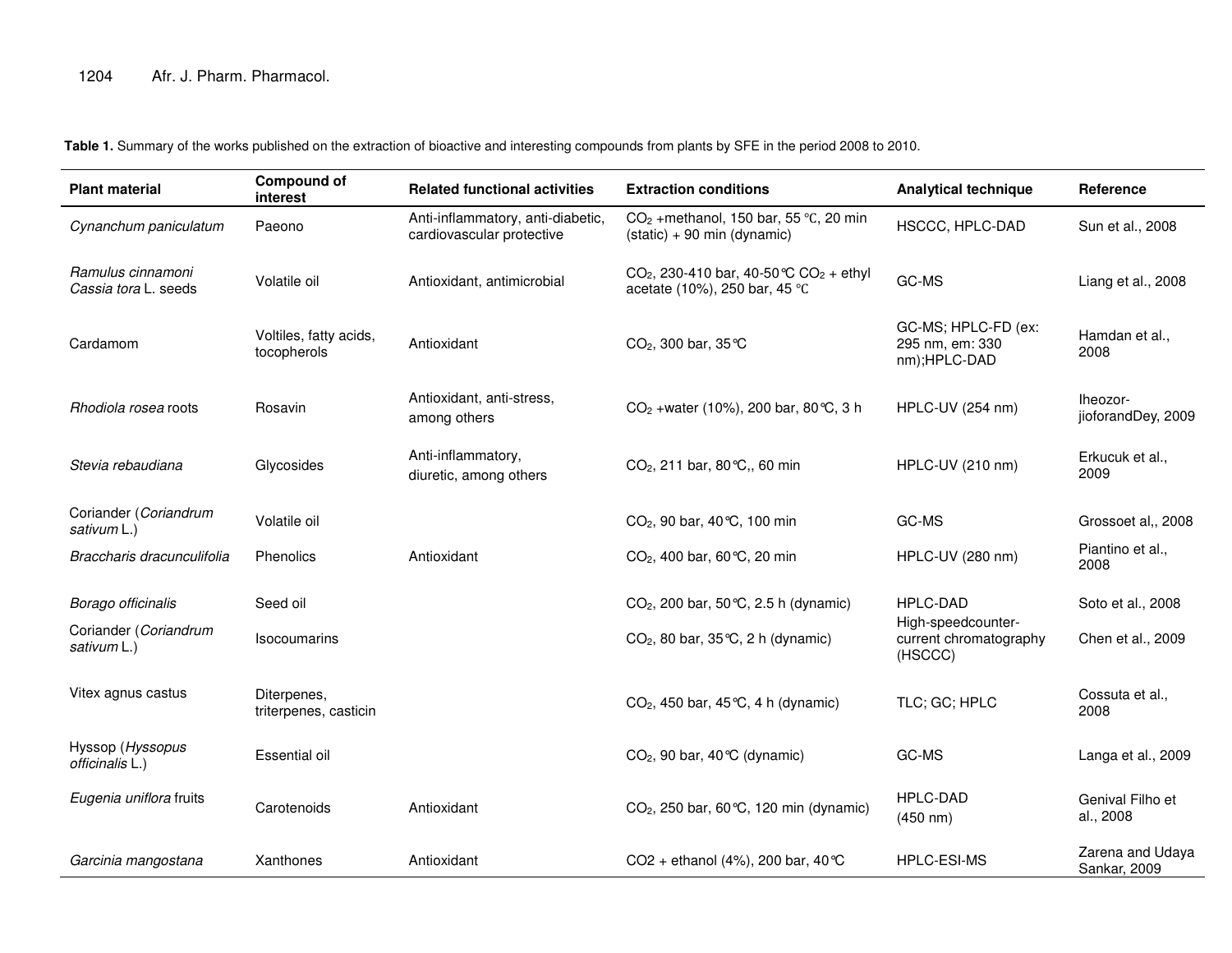| Table 1. Contd.                            |                                  |                                         |                                                                                              |                         |                                                    |
|--------------------------------------------|----------------------------------|-----------------------------------------|----------------------------------------------------------------------------------------------|-------------------------|----------------------------------------------------|
| Sunflower (Hellianthus<br>annuus) leaves   | Natural herbicide                |                                         | $CO2$ , 500 bar, 50 $^{\circ}$ C, 15 min                                                     |                         | Casas et al., 2009                                 |
| Pinus sp.                                  | Flavonoids                       | Antioxidant activity                    | ethanol (3%, v/v), 200 bar,<br>$\ddot{}$<br>40°C<br>$\widetilde{C}^2$                        | HPLC-UV (280 nm)        | $\overline{\Phi}$<br>Yesil-Celiktas<br>al., 2009   |
| Rosehip (Rosa canina)                      | Carotenoids                      | Antioxidant                             | CO <sub>2</sub> , 450 bar, 80°C, 150 min                                                     | HPLC-UV (450 nm)        | Machmudah et al.,<br>2008                          |
| Hibiscus cannabinus                        | $\overline{\overline{O}}$        | Antioxidant                             | CO <sub>2</sub> , 200 bar, 80°C, 150 min                                                     |                         | Ismail,<br>and<br>Chan<br>2009                     |
| Eremanthus erythropappus                   | Bisabolol                        | Anti-inflammatory                       | CO <sub>2</sub> , 150 bar, 40°C (dynamic)                                                    |                         | $\frac{1}{\overline{a}}$<br>ťΦ<br>de Souza<br>2008 |
| Vativeria zizanioides                      | Volatile oils                    |                                         | $CO2 + ethanol$ (5%)200 bar, 40 °C,5 h                                                       | TLC; GC-FID             | $\vec{a}$<br>$\vec{\omega}$<br>Talansier<br>2008   |
| Hippophae mamnoides                        | Coagulation related<br>compounds | and<br>Antithrombotic<br>antiaterogenic | CO <sub>2</sub> , 450 bar, 60 °C                                                             | GC-FID, HPLC-DAD        | <u>.</u><br>ಸ<br>õ<br>Upadhyay<br>2009             |
| Psidium guajava L.                         | phenolic fraction                | Antioxidant activity                    | CO <sub>2</sub> +EtOH(10%), 0 MPa and 40 °C                                                  | $\mathbf{I}$            | đ<br>Castro-Vargas<br>al., 2010                    |
| Tomato juice                               | Lycopene                         | Antioxidant activity                    | CO <sub>2</sub> 40 °C and 350 bar                                                            | HPLC-UV (503nm)         | Egydio et al., 2010                                |
| Salvia officinalis L.                      | Essential oil                    | Antioxidant activity                    | 30 MPa and 50 °C<br>$CO2$ ,                                                                  | GC/FID, GC/MS           | Glisicet al,, 2010                                 |
| Mexican chia seed (Salvia<br>hispanica L.) | $\overline{\overline{O}}$        |                                         | $CO2$ , 80 °C, 450 bar and 300 min                                                           | Gas chromatography (GC) | Ixtaina et al., 2010                               |
| Evodia rutaecarpa<br>fruit                 | rutaecarpine<br>evodiamine       |                                         | pressure 280 bar and co-solvent flow<br>min, temperature 62°C,<br>rate 0.4 ml/min<br>time 78 | <b>HPLC</b>             | Liu et al., 2010                                   |

1205 Xu et al. 1205 Xu et al.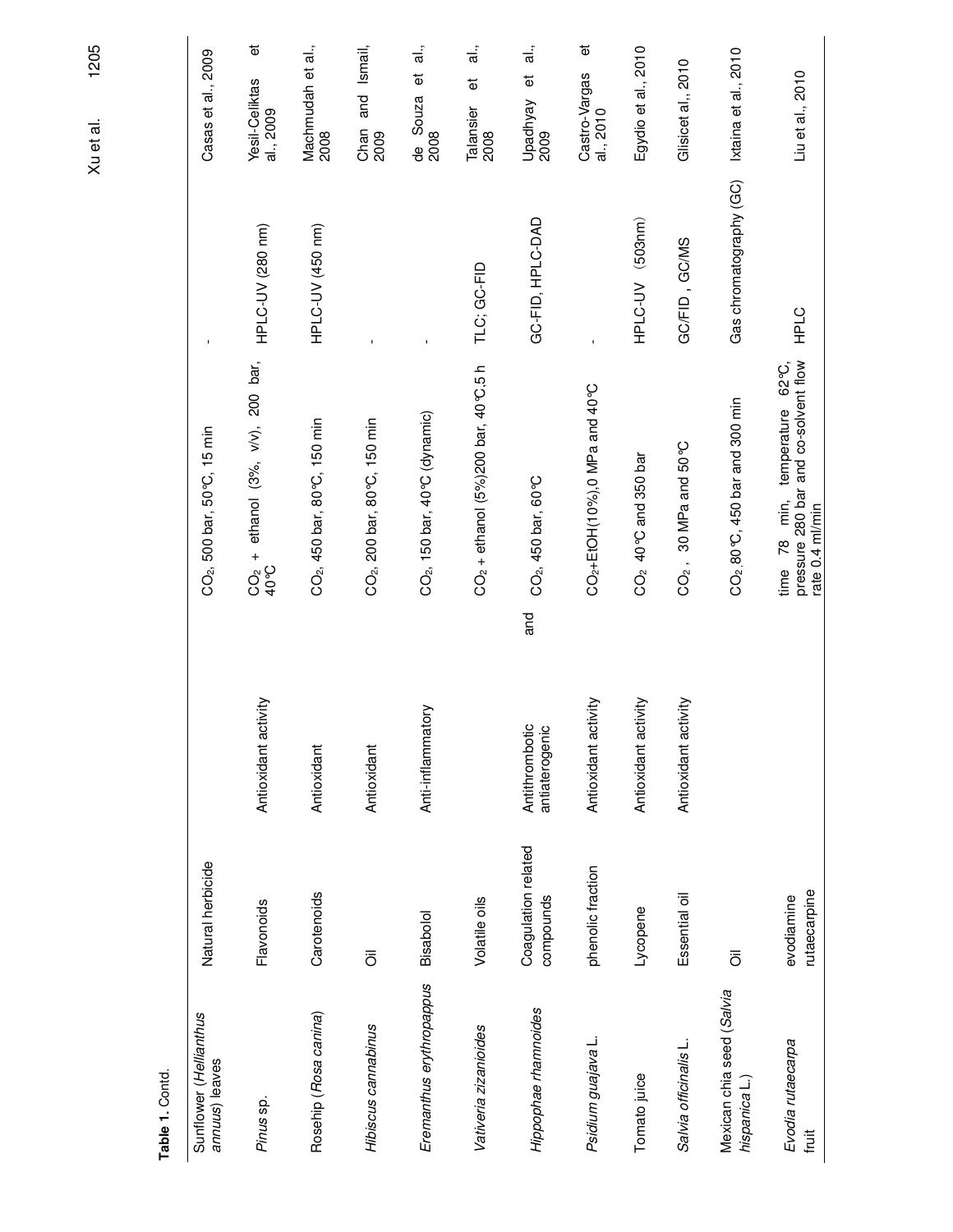**Table 1.** Contd.

| Eugenia uniflora L.                 | Volatile phenolic<br>compounds | antioxidant properties |                                                                         | GC/MS            | Malaman et al.,<br>2011 |
|-------------------------------------|--------------------------------|------------------------|-------------------------------------------------------------------------|------------------|-------------------------|
| Kalahari melon and roselle<br>seeds | tocopherol-enriched<br>oils    |                        | melon seeds: 290 bar, 58 ℃ and flow<br>rate of carbon dioxide 20 ml/min |                  | Nyam et al., 2010       |
| Chrysobalanus icaco                 | essential oils                 | hypoglycemic           | $CO2$ 20 kPa and 353.15 K                                               | GC/DIC and GC/MS | Vargas et al., 2010     |

**Table 2.** Summary of some essential oils extraction studies using SC-CO<sub>2</sub> (2005-2010).

| <b>Sample</b>                     | Pressure (MPa) /<br>Analyte(s)<br>Temperature (°C) |                          | <b>References</b>            |  |
|-----------------------------------|----------------------------------------------------|--------------------------|------------------------------|--|
| Hippophae rhamnoides L.           | Seed oil                                           | 25/40<br>Yinet al., 2005 |                              |  |
| Valeriana officinalis L. roots    | Essential oil                                      | 24.3-25.0/37             | Safaralieet al., 2010        |  |
| Plant material                    | Essential oil                                      |                          | Araus et al., 2009           |  |
| Yarrow flowers                    | Essential oil                                      | $10/40 - 60$             | BocevskaandSovová, 2007      |  |
| Vetiveria zizanioides root        | Essential oil                                      | 190 bar/50               | Danh et al., 2009            |  |
| Citrus reticulate peel            | Oils                                               | 10.0/60                  | Danielski et al., 2008       |  |
| Coffea Arabica beans              | Green coffee oil                                   | 15.2/70                  | de Azevedo et al., 2008      |  |
| Valeriana officinalis L. rhizomes | Essential oil                                      | 15.2-30.4/37-61          | Safaralie et al., 2008       |  |
| Peach seeds                       | seed oil                                           | 15.0-19.8/40-51          | Sánchez-Vicente et al., 2009 |  |
| Carqueja                          | Carqueja oil                                       | 100-300 bar /30-40       | Silvaet al., 2009            |  |
| Chrysobalanus icaco               | Essential oil                                      | 20 / 85.15               | Vargaset al,, 2010           |  |
| Salvia mirzayanii                 | Essential oil                                      | 35.5 / 35                | Yamini et al., 2008          |  |
| Patchouli                         | Essential oil                                      | 14/40                    | Donelian et al., 2009        |  |
| Palm kernel                       | Palm kernel oil                                    | 20.7 -48.3/45.2-85.2     | Zaidulet al., 2007           |  |
| Juniperus communis L.             | Essential oil                                      | 11.8/45                  | Orav et al., 2010            |  |
| Salvia lavandulifolia L.          | Essential oil                                      | 90 bar/40                | Langaet al., 2009            |  |
| Nepeta persica                    | Essential oil                                      | 20.3/45                  | Khajeh et al., 2010          |  |
| Satureja hortensis                | Essential oil                                      | 35.0/72.6                | Khajeh, 2010                 |  |
| Artemisia sieberi                 | Essential oil                                      | 30.4/50                  | Ghasemiet al,, 2007          |  |
| Carrot fruit                      | Essential oil                                      | 10/40                    | Glisic et al., 2007          |  |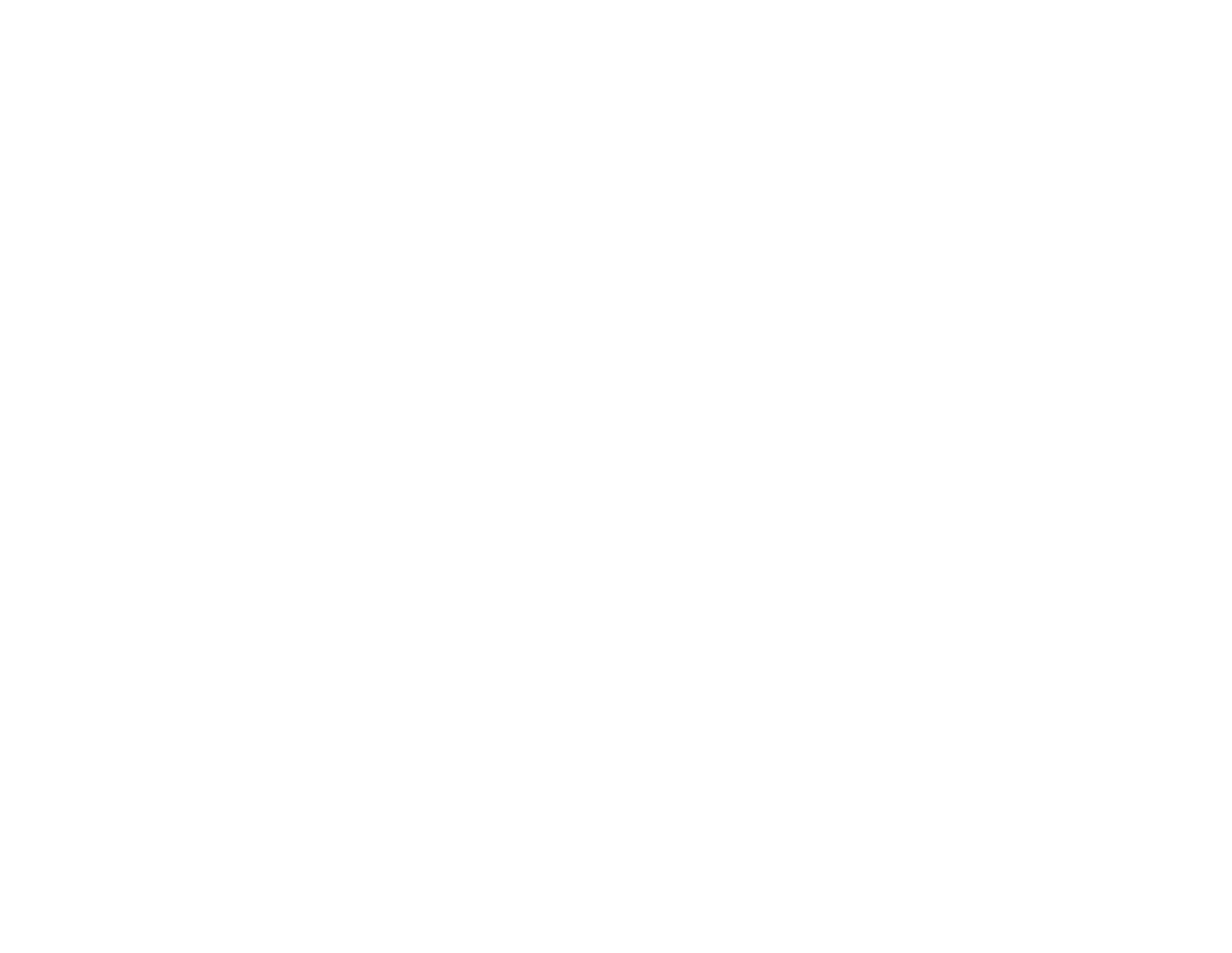**Table 3.** Comparison of SFE with solvent extraction.

| No.            | <b>Solvent extraction</b>                                                                                                                                                                                                                                                                                                                                                                                                                                | <b>Supercritical extraction</b>                                                                                                                                                          |
|----------------|----------------------------------------------------------------------------------------------------------------------------------------------------------------------------------------------------------------------------------------------------------------------------------------------------------------------------------------------------------------------------------------------------------------------------------------------------------|------------------------------------------------------------------------------------------------------------------------------------------------------------------------------------------|
|                | Solvent presence is unavoidable. The residual level of the<br>solvent depends on the type of solvent used                                                                                                                                                                                                                                                                                                                                                | Is totally free of solvents and hence very pure                                                                                                                                          |
| $\overline{c}$ | Heavy metal content is also unavoidable and depends on<br>the solvent, the method of solvent recycling, the source of<br>the raw material, and the material used to construct the<br>contact parts of the machinery                                                                                                                                                                                                                                      | Totally free of heavy metals since they are not<br>extractable even if they are present in the raw<br>material. No heavy metals are present in CO <sub>2</sub> or<br>the equipment       |
| 3              | Inorganic salt content cannot be avoided, using the same<br>concept as above                                                                                                                                                                                                                                                                                                                                                                             | Totally free of inorganic salts using the same<br>explanation as above                                                                                                                   |
| 4              | Polar substances get dissolved along with the lipophilic<br>substances from the raw material due to poor selectivity<br>of the solvent. During solvent removal operations, these<br>polar substances form polymers, which lead to<br>discoloration of the extract and poor flow characteristics.<br>All this causes the extract to look different from the basic<br>components in the raw material and hence it is more of a<br>"pseudo" natural extract | No such possibility exists since $CO2$ is highly<br>selective and no chance of polar substances<br>forming polymers exists. In addition the operating<br>temperature is only 40 to 80 °C |
| 5              | Both polar and non-polar colours are extracted                                                                                                                                                                                                                                                                                                                                                                                                           | Only non-polar colours get extracted                                                                                                                                                     |
| 6              | Solvent removal requires extra unit operations resulting in<br>higher cost and lower recovery of useful material                                                                                                                                                                                                                                                                                                                                         | No extra unit operations needed and yield of<br>useful material is very high                                                                                                             |

four processes for obtaining clove oil with high quality.

According to Glisic et al. (2007), the qualitative and quantitative analyses of the supercritical extract, as well as of the essential oil obtained by hydrodistillation, were done by GC/FID and GC/MS methods. Antimicrobial properties of both samples are investigated against ten species of microorganisms. The main component of the supercritical extract, as well as of the essential oil is carotol. The supercritical extract is characterized by the presence of heavier molecular weight compounds, while some lighter compounds, e.g. pinenes, are not detected. The supercritical extract and the essential oil are the most effective against Gram-positive bacteria.

#### **Conclusion**

SFE has an enormous interest nowadays, with thousands of references dealing with SFE last five years (2005- 2010). It is now a real option for product development, mainly those that will be used for human consumption, such as new foods, food ingredients/additives or pharmaceutical products. Moreover, SFE has also demonstrated some advantages in the environmental field; for example, to reduce solvent waste, to get new useful compounds from industrial by-products, and to allow quantification and/or removal of toxic compounds from the environment. This article summarizes research findings involving the supercritical fluid extraction of

volatile components from plant materials. Emphasis is placed on optimization of extraction parameters (temperature, pressure, extraction time, modifier, etc.) for complete recovery of analytes from their matrices. Then we compare it with conventional extraction methods in terms of selectivity, rapidity, cleanliness and so on. So the future of SFE for the extraction of volatile components from plants looks bright based on a number of considerations. Firstly, SFE has a wide application area. It is capable of extracting a wide range of diverse compounds from variety of sample matrices. Secondly, supercritical fluids offer extraction selectivity unsurpassed by solvent polarity. Thirdly, the environmental friendliness of this technique can never be disputed. Readers are encouraged to treat the information provided as a tool to develop new processes at lab and pilot scale, to discover new ways for sample preparation, to learn how to deal with SFE optimization and, certainly, to be able to develop in the future emerging technologies able to fulfill the requirements of environmentally clean processes.

#### **ACKNOWLEDGMENTS**

This work was supported by grants from the Foundation of Zhejiang Education Department (Y20108925), Zhejiang Science and Technology Department (2009C33005), National Natural Science Foundation of China (81001647), China Postdoctoral Science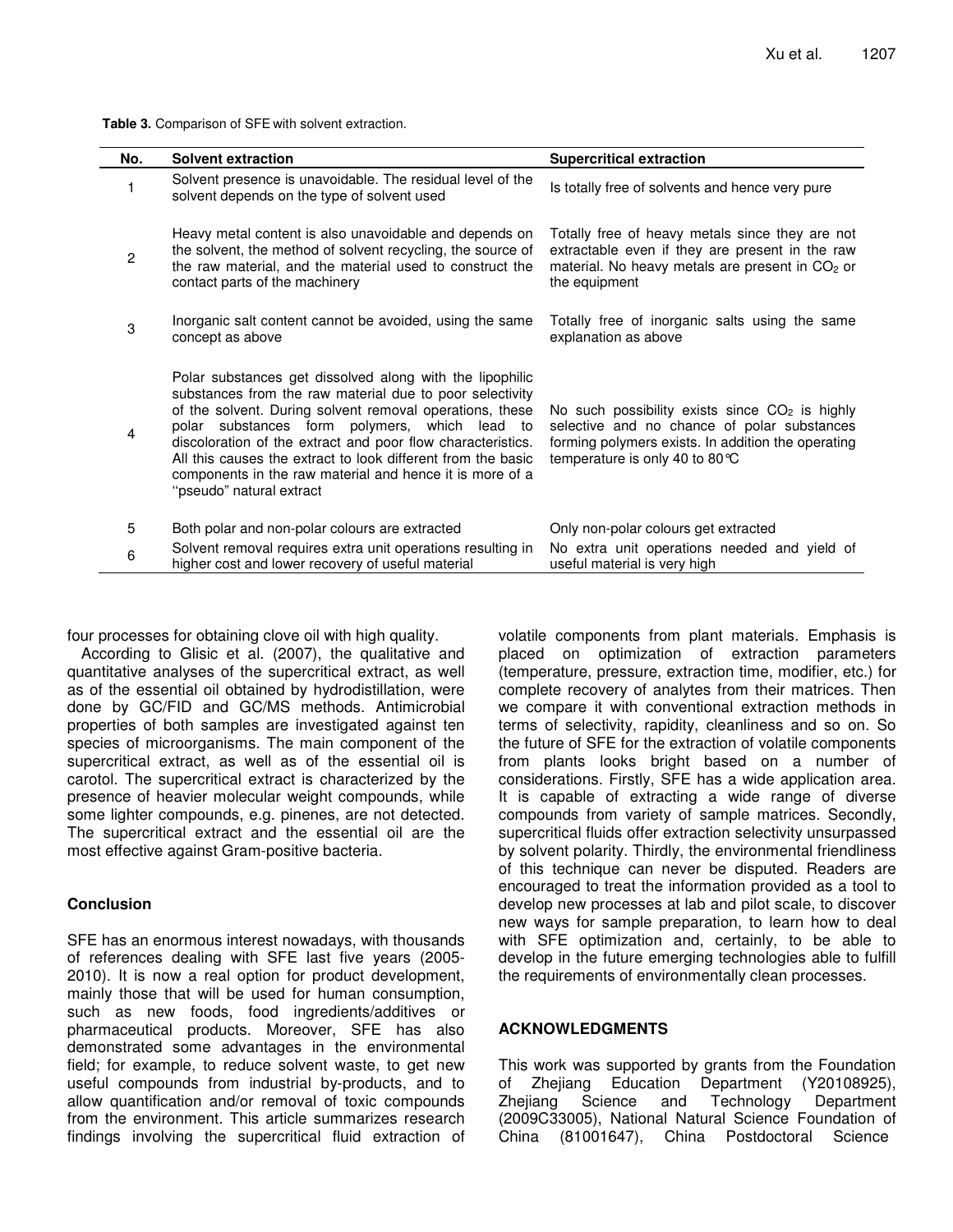Foundation (20100471757), and Hangzhou Science Foundation of China (20100633B22, 20100331T09).

#### **REFERENCES**

- Anitescu G, Doneanu C,Radulescu V (1997). Isolation of coriander oil: Comparison between steam distillation and supercritical  $CO<sub>2</sub>$ extraction. Flavour. Frag. J., 12: 173-176.
- Antonio CM, Abriouel H, López RL, Omar NB, Valdivia E, Gálvez A (2009). Enhanced bactericidal activity of enterocin AS-48 in combination with essential oils, natural bioactive compounds and chemical preservatives against Listeria monocytogenes in ready-toeat salad. Food. Chem. Toxicol., 47: 2216-2223.
- Araus K, Uquiche E,del Valle JM (2009). Matrix effects in supercritical CO<sup>2</sup> extraction of essential oils from plant material. J. Food. Eng., 92: 438-447.
- Bakkali F, Averbeck S, Averbeck D, Idaomar M (2008). Biological effects of essential oils-a review. Food. Chem. Toxicol., 46: 446-475.
- Bayramoglu B, Sahin S, Sumnu G (2008). Solvent-free microwave extraction of essential oil from oregano. J. Food. Eng., 88: 535-540.
- Bendahou M, Muselli A, Grignondubois M, Benyoucef M, Desjobert J, Bernardini A, Costa J (2008). Antimicrobial activity and chemical composition of *Origanum glandulosum* Desf. essential oil and extract obtained by microwave extraction: Comparison with hydrodistillation. Food. Chem., 106: 132-139.
- Bocevska M, Sovová H (2007). Supercritical CO<sub>2</sub> extraction of essential oil from yarrow. J. Supercrit. Fluid, 40: 360-367.
- Bousbia N, Abertvian M, Ferhat M, Petitcolas E, Meklati B, Chemat F (2009). Comparison of two isolation methods for essential oil from rosemary leaves: Hydrodistillation and microwave hydrodiffusion and gravity. Food. Chem., 114: 355-362.
- Bousbia N, Vian M, Ferhat M, Meklati B, Chemat F (2009). A new process for extraction of essential oil from Citrus peels: Microwave hydrodiffusion and gravity. J. Food. Eng., 90: 409-413.
- Brunner G (1994). Gas extraction: an introduction to fundamentals of supercritical fluids and the application to separation processes.
- Casas L, Mantell C, Rodr¨ªguez M, Torres A, Mac¨ªas F, Mart¨ªnez de la Ossa E (2009). Extraction of natural compounds with biological activity from sunflower leaves using supercritical carbon dioxide. Chem. Eng. J., 152: 301-306.
- Cassel E, Vargas R (2006). Experiments and modeling of the *Cymbopogon winterianus* essential oil extraction by stream distillation. J. Mexican Chem. J. Mex. Chem. Soc., 50: 126-129.
- Cassel E, Vargas R, Martinez N, Lorenzo D, Dellacassa E (2009). Steam distillation modeling for essential oil extraction process. Ind. Crop. Prod., 29: 171-176.
- Castro-Vargas HI, Rodríguez-Varela LI, Ferreira SRS, Parada-Alfonso F (2010). Extraction of phenolic fraction from guava seeds (*Psidium guajava* L.) using supercritical carbon dioxide and co-solvents. J. Supercrit. Fluid, 51: 319-324.
- Chan K, Ismail M (2009). Supercritical carbon dioxide fluid extraction of *Hibiscus cannabinus* L. seed oil: A potential solvent-free and high antioxidative edible oil. Food. Chem., 114: 970-975.
- Chao M, Wei W, Bo-nan L (2008). GC-MS based comparative study of the essential oils from YL2000 ethanol decoction. Mode Tradit Chin. Med. Mater Med., 10: 78-82.
- Chemat F, Lucchesi M, Smadja J, Favretto L, Colnaghi G, Visinoni F (2006). Microwave accelerated steam distillation of essential oil from lavender: A rapid, clean and environmentally friendly approach. Anal. Chim. Acta., 555: 157-160.
- Chen F, Sun Y, Zhao G, Liao X, Hu X, Wu J, Wang Z (2007). Optimization of ultrasound-assisted extraction of anthocyanins in red raspberries and identification of anthocyanins in extract using highperformance liquid chromatography-mass spectrometry. Ultrason. Sonochem., 14: 767-778.
- Chen Q, Yao S, Huang X, Luo J, Wang J, Kong L (2009). Supercritical fluid extraction of *Coriandrum sativum* and subsequent separation of isocoumarins by high-speed counter-current chromatography. Food. Chem., 117: 504-508.
- Chen X, Wang W, Li S, Xue J, Fan L, Sheng Z, Chen Y (2010).
- Optimization of ultrasound-assisted extraction of Lingzhi polysaccharides using response surface methodology and its inhibitory effect on cervical cancer cells. Carbohyd. Polym., 80: 944- 948.
- Chyau C, Tsai S, Yang J, Weng C, Han C, Shih C,Mau J (2007). The essential oil of *Glossogyne tenuifolia*. Food. Chem., 100: 808-812.
- Comim SRR, Madella K, Oliveira JV, Ferreira SRS (2010). Supercritical fluid extraction from dried banana peel (*Musa* spp., genomic group AAB): Extraction yield, mathematical modeling, economical analysis and phase equilibria. J. Supercrit. Fluid, 54: 30-37.
- Corso MP, Fagundes-Klen MR, Silva EA, Cardozo Filho L, Santos JN, Freitas LS, Dariva C (2010). Extraction of sesame seed (*Sesamun indicum* L.) oil using compressed propane and supercritical carbon dioxide. J. Supercrit. Fluid, 52: 56-61.
- Cossuta D, Sim¨¢ndi B, V¨¢gi E, Hohmann J, Prechl A, Lemberkovics, K¨¦ry,Keve T (2008). Supercritical fluid extraction of *Vitex agnus* castus fruit. J. Supercrit. Fluid, 47: 188-194.
- Cravotto G, Boffa L, Mantegna S, Perego P, Avogadro M, Cintas P (2007). Improved extraction of vegetable oils under high-intensity ultrasound and/or microwaves. Ultrason. Sonochem., 15: 898-902.
- Döker O, Salgin U, Yildiz N, Aydoğmuş M, Çalimli A (2010). Extraction of sesame seed oil using supercritical  $CO<sub>2</sub>$  and mathematical modeling. J. Food. Eng., 97: 360-366.
- Da Porto C, Decorti D,Kikic I (2009). Flavour compounds of *Lavandula angustifolia* L. to use in food manufacturing: Comparison of three different extraction methods. Food Chem., 112: 1072-1078.
- Danh LT, Mammucari R, Truong P, Foster N (2009). Response surface method applied to supercritical carbon dioxide extraction of *Vetiveria zizanioides* essential oil. Chem. Eng. J., 155: 617-626.
- Danh LT, Truong P, Mammucari R, Foster N (2010). Extraction of vetiver essential oil by ethanol-modified supercritical carbon dioxide. Chem. Eng. J., 165: 26-34.
- Danielski L (2007). Extraction and Fractionation of Natural Organic Compounds from Plant Materials with Supercritical Carbon Dioxide, Hamburg-Harburg. http://doku.b.tu-harburg.de/.
- Danielski L, Brunner G, Schwänke C, Zetzl C, Hense H, Donoso JPM (2008). Deterpenation of mandarin (*Citrus reticulata*) peel oils by means of countercurrent multistage extraction and adsorption/desorption with supercritical CO<sub>2</sub>. J. Supercrit. Fluid, 44: 315-324.
- de Azevedo ABA, Kieckbush TG, Tashima AK, Mohamed RS, Mazzafera P, Melo SABVd (2008). Extraction of green coffee oil using supercritical carbon dioxide. J. Supercrit. Fluid, 44: 186-192.
- de Souza A, Benazzi T, Grings M, Cabral V, Ant nio da Silva E, Cardozo-Filho L,Ceva Antunes O (2008). Supercritical extraction process and phase equilibrium of Candeia (*Eremanthus erythropappus*) oil using supercritical carbon dioxide. J. Supercrit. Fluid, 47: 182-187.
- Demorais S, Facundo V, Bertini L, Cavalcanti E, Anjosjunior J, Ferreira S, Debrito E, Desouzaneto M (2007). Chemical composition and larvicidal activity of essential oils from *Piper* species. Biochem. Syst. Ecol., 35: 670-675.
- Deng C, Xu X, Yao N, Li N, Zhang X (2006). Rapid determination of essential oil compounds in Artemisia Selengensis Turcz by gas chromatography-mass spectrometry with microwave distillation and simultaneous solid-phase microextraction. Anal. Chim. Acta., 556: 289-294.
- Di Leo Lira P, Retta D, Tkacik E, Ringuelet J, Coussio JD, van Baren C, Bandoni AL (2009). Essential oil and by-products of distillation of bay leaves (*Laurus nobilis* L.) from Argentina. Ind. Crop. Prod., 30: 259- 264.
- Diaz MS, Brignole EA (2009). Modeling and optimization of supercritical fluid processes. J. Supercrit. Fluid, 47: 611-618.
- Donelian A, Carlson L, Lopes T,Machado R (2009). Comparison of extraction of patchouli (*Pogostemon cablin*) essential oil with supercritical CO<sub>2</sub> and by steam distillation. J. Supercrit. Fluid, 48: 15-20.
- Egydio JA, Moraes ÂM,Rosa PTV (2010). Supercritical fluid extraction of lycopene from tomato juice and characterization of its antioxidation activity. J. Supercrit. Fluid, 54: 159-164.
- Erkucuk A, Akgun I, Yesil-Celiktas O (2009). Supercritical  $CO<sub>2</sub>$  extraction of glycosides from *Stevia rebaudiana* leaves: Identification and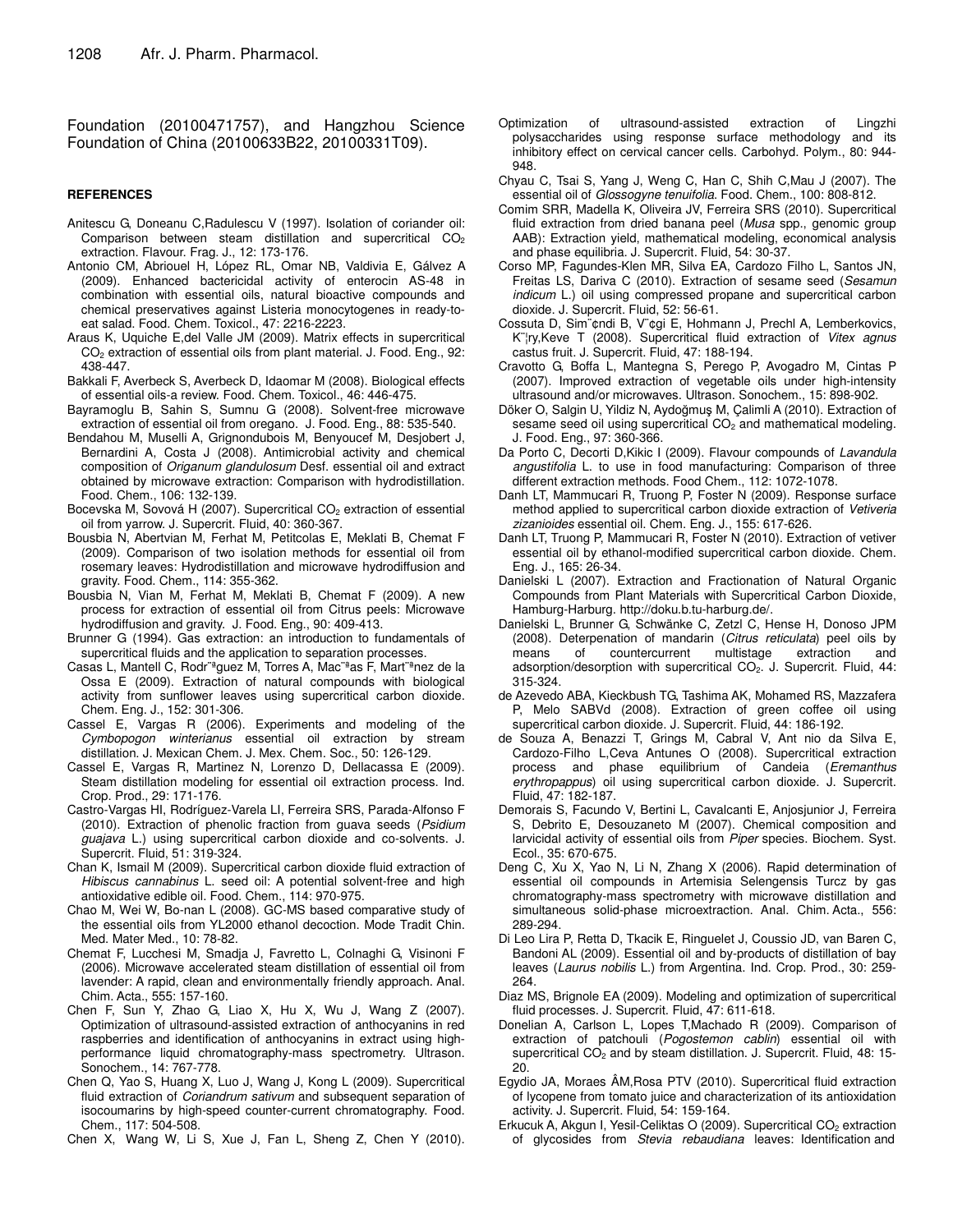optimization. J. Supercrit. Fluid, 51: 29-35.

- Farhat A, Fabiano-Tixier AS, Maataoui ME, Maingonnat JF, Romdhane M, Chemat F (2011). Microwave steam diffusion for extraction of essential oil from orange peel: Kinetic data, extract's global yield and mechanism. Food. Chem., 125: 255-261.
- Farhat A, Ginies C, Romdhane M, Chemat F (2009). Eco-friendly and cleaner process for isolation of essential oil using microwave energy. Experimental and theoretical study. J. Chromatogr. A., 1216: 5077- 5085.
- Ferhat M, Meklati B, Smadja J, Chemat F (2006). An improved microwave Clevenger apparatus for distillation of essential oils from orange peel. J. Chromatogr., A. 1112: 121-126.
- Fiori L (2007). Grape seed oil supercritical extraction kinetic and solubility data: Critical approach and modeling. J. Supercrit. Fluid, 43: 43-54.
- Fiori L (2009). Supercritical extraction of sunflower seed oil: Experimental data and model validation. J. Supercrit. Fluid, 50: 218- 224.
- Genival Filho L, De Rosso V, Meireles M, Rosa P, Oliveira A, Mercadante A,Cabral F (2008). Supercritical  $CO<sub>2</sub>$  extraction of carotenoids from pitanga fruits (*Eugenia uniflora* L.). J. Supercrit. Fluid, 46: 33-39.
- Ghasemi E, Yamini Y, Bahramifar N, Sefidkon F (2007). Comparative analysis of the oil and supercritical CO<sub>2</sub> extract of *Artemisia sieberi*. J. Food. Eng., 79: 306-311.
- Glisic S, Ivanovic J, Ristic M,Skala D (2010). Extraction of sage (*Salvia officinalis* L.) by supercritical CO2: Kinetic data, chemical composition and selectivity of diterpenes. J. Supercrit. Fluid, 52: 62-70.
- Glisic S, Misic D, Stamenic M, Zizovic I, Asanin R, Skala D (2007). Supercritical carbon dioxide extraction of carrot fruit essential oil: Chemical composition and antimicrobial activity. Food. Chem., 105: 346-352.
- Glisic SB, Ristic M, Skala DU (2011). The combined extraction of sage (*Salvia officinalis* L.): Ultrasound followed by supercritical CO<sub>2</sub> extraction. Ultrason. Sonochem., 18: 318-326.
- Grosso C, Ferraro V, Figueiredo A, Barroso J, Coelho J, Palavra A (2008). Supercritical carbon dioxide extraction of volatile oil from Italian coriander seeds. Food. Chem., 111: 197-203.
- Guan W, Li S, Yan R, Tang S, Quan C (2007). Comparison of essential oils of clove buds extracted with supercritical carbon dioxide and other three traditional extraction methods. Food. Chem., 101: 1558- 1564.
- Hamdan S, Daood H, Toth-Markus M (2008). Extraction of cardamom oil by supercritical carbon dioxide and sub-critical propane. J. Supercrit. Fluid, 44: 25-30.
- Han X, Cheng L, Zhang R, Bi J (2009). Extraction of safflower seed oil by supercritical  $CO<sub>2</sub>$ . J. Food. Eng., 92: 370-376.
- Herrero M, Mendiola JA, Cifuentes A, Ibáñez E (2010). Supercritical fluid extraction: Recent advances and applications. J. Chromatogr. A., 1217: 2495-2511.
- Iheozor-Ejiofor P, Dey E (2009). Extraction of rosavin from *Rhodiola rosea* root using supercritical carbon dioxide with water. J. Supercrit. Fluid, 50: 29-32.
- Iida Y, Tuziuti T, Yasui K, Towata A, Kozuka T (2008). Control of viscosity in starch and polysaccharide solutions with ultrasound after gelatinization. Innov. Food. Sci. Emerg., 9: 140-146.
- Ixtaina VY, Vega A, Nolasco SM, Tomás MC, Gimeno M, Bárzana E, Tecante A (2010). Supercritical carbon dioxide extraction of oil from Mexican chia seed (*Salvia hispanica* L.): Characterization and process optimization. J. Supercrit. Fluid, 55: 192-199.
- Jackwood MW, Rosenbloom R, Petteruti M, Hilt DA, McCall AW, Williams SM (2010). Avian coronavirus infectious bronchitis virus susceptibility to botanical oleoresins and essential oils *in vitro* and *in vivo*. Virus. Res., 149: 86-94.
- Jeong JB, Ju SY, Park JH, Lee JR, Yun KW, Kwon ST, Lim J-H, Chung GY, Jeong HJ (2009). Antioxidant activity in essential oils of *Cnidium officinale* makino and Ligusticum chuanxiong hort and their inhibitory effects on DNA damage and apoptosis induced by ultraviolet B in mammalian cell. Cancer. Epidem., 33: 41-46.
- Khajeh M (2010). Optimization of process variables for essential oil components from *Satureja hortensis* by supercritical fluid extraction using Box-Behnken experimental design. J. Supercrit. Fluid**,** 55: 944-

948.

- Khajeh M, Yamini Y, Shariati S (2010). Comparison of essential oils compositions of *Nepeta persica* obtained by supercritical carbon dioxide extraction and steam distillation methods. Food. Bioprod. Process, 88: 227-232.
- Kimbaris A, Siatis N, Daferera D, Tarantilis P, Pappas C, Polissiou M (2006). Comparison of distillation and ultrasound-assisted extraction methods for the isolation of sensitive aroma compounds from garlic (*Allium sativum*). Ultrason. Sonochem., 13: 54-60.
- Kiriamiti H, Rascol E, Marty A, Condoret J (2002). Extraction rates of oil from high oleic sunflower seeds with supercritical carbon dioxide. Chem. Eng. Process, 41: 711-718.
- Langa E, Cacho J, Palavra A, Burillo J, Mainar A, Urieta J (2009). The evolution of hyssop oil composition in the supercritical extraction curve:: Modelling of the oil extraction process. J. Supercrit. Fluid, 49: 37-44.
- Langa E, Porta GD, Palavra AMF, Urieta JS, Mainar AM (2009). Supercritical fluid extraction of Spanish sage essential oil: Optimization of the process parameters and modelling. J. Supercrit. Fluid, 49: 174-181.
- Li N, Deng C, Li Y, Ye H, Zhang X (2006). Gas chromatography-mass spectrometry following microwave distillation and headspace solidphase microextraction for fast analysis of essential oil in dry traditional Chinese medicine. J. Chromatogr. A., 1133: 29-34.
- Liang M, Yang C, Li S, Yang C, Chang H, Liu C, Cham T, Chuang L (2008). Antibacterial and antioxidant properties of *Ramulus Cinnamomi* using supercritical CO<sub>2</sub> extraction. Eur. Food. Res. Technol., 227: 1387-1396.
- Lin CM, Sheu SR, Hsu SC, Tsai YH (2010). Determination of bactericidal efficacy of essential oil extracted from orange peel on the food contact surfaces. Food Control, 21: 1710-1715.
- Liu B, Guo F, Chang Y, Jiang H, Wang Q (2010). Optimization of extraction of evodiamine and rutaecarpine from fruit of *Evodia rutaecarpa* using modified supercritical CO<sub>2</sub>. J. Chromatogr. A., 1217: 7833-7839.
- Liu C, Mishra A, Tan R, Tang C, Yang H, Shen Y (2006). Repellent and insecticidal activities of essential oils from *Artemisia princeps* and *Cinnamomum camphora* and their effect on seed germination of wheat and broad bean. Bioresour. Technol., 97: 1969-1973.
- Liu G, Xu X, Hao Q, Gao Y (2009). Supercritical  $CO<sub>2</sub>$  extraction optimization of pomegranate (*Punica granatum* L.) seed oil using response surface methodology. LWT-Food. Sci. Technol., 42: 1491- 1495.
- Louli V, Folas G, Voutsas E, Magaulas K (2004). Extraction of parsley seed oil by supercritical CO<sub>2</sub>. J. Supercrit. Fluid, 30: 163-174.
- Ma Y, Ye X, Fang Z, Chen J, Xu G, Liu D (2008). Phenolic compounds and antioxidant activity of extracts from ultrasonic treatment of Satsuma Mandarin (*Citrus unshiu* Marc.) peels. J. Agr. Food Chem., 56: 5682-5690.
- Machmudah S, Kawahito Y, Sasaki M, Goto M (2008). Process optimization and extraction rate analysis of carotenoids extraction from rosehip fruit using supercritical CO<sub>2</sub>. J. Supercrit. Fluid, 44: 308-314.
- Machmudah S, Kondo M, Sasaki M, Goto M, Munemasa J, Yamagata M (2008). Pressure effect in supercritical  $CO<sub>2</sub>$  extraction of plant seeds. J. Supercrit. Fluid, 44: 301-307.
- Malaman FS, Moraes LAB, West C, Ferreira NJ, Oliveira AL (2011). Supercritical fluid extracts from the Brazilian cherry (*Eugenia uniflora* L.): Relationship between the extracted compounds and the characteristic flavour intensity of the fruit. Food Chem., 124: 85-92.
- Metherel AH, Taha AY, Izadi H, Stark KD (2009). The application of ultrasound energy to increase lipid extraction throughput of solid matrix samples (flaxseed). Prostag. Leukot. Ess., 81: 417-423.
- Mitra P, Ramaswamy HS, Chang KS (2009). Pumpkin (*Cucurbita maxima*) seed oil extraction using supercritical carbon dioxide and physicochemical properties of the oil. J. Food. Eng., 95: 208-213.
- Nguefack J, Dongmo JBL, Dakole CD, Leth V, Vismer HF, Torp J, Guemdjom EFN, Mbeffo M, Tamgue O, Fotio D (2009). Food preservative potential of essential oils and fractions from *Cymbopogon citratus*, *Ocimum gratissimum* and *Thymus vulgaris* against mycotoxigenic fungi. Int. J. Food. Microbiol., 131: 151-156.
- Nyam KL, Tan CP, Karim R, Lai OM, Long K, Man YBC (2010).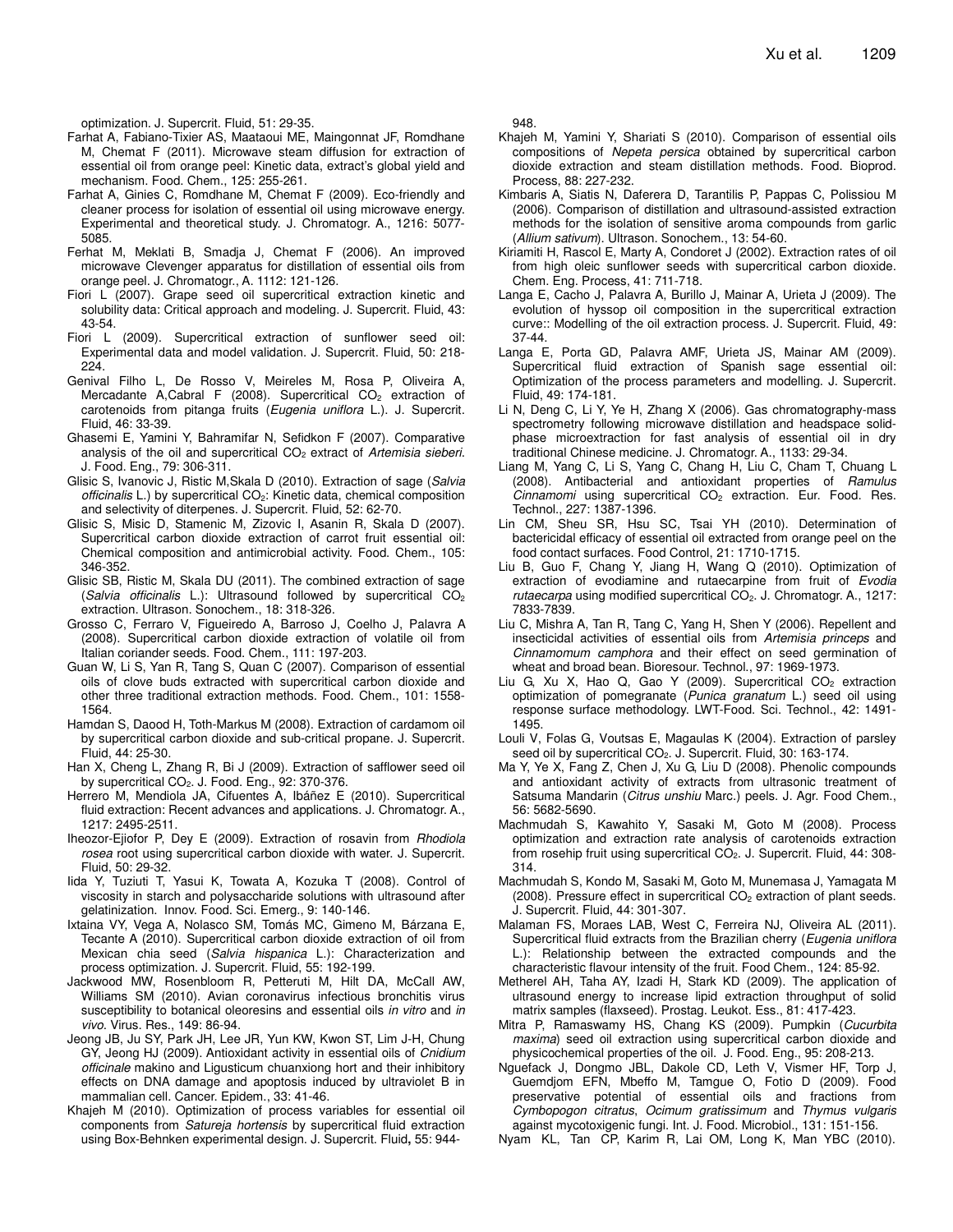Extraction of tocopherol-enriched oils from Kalahari melon and roselle seeds by supercritical fluid extraction  $(SFE-CO<sub>2</sub>)$ . Food. Chem., 119: 1278-1283.

- Orav A, Koel M, Kailas T, Müürisepp M (2010). Comparative analysis of the composition of essential oils and supercritical carbon dioxide extracts from the berries and needles of Estonian juniper (*Juniperus communis* L.). Procedia. Chem., 2: 161-167.
- Ozkal SG, Yener ME, Bayındırli L (2005). Mass transfer modeling of apricot kernel oil extraction with supercritical carbon dioxide. J. Supercrit. Fluid, 35: 119-127.
- Passos CP, Silva RM, Da Silva FA, Coimbra MA, Silva CM (2009). Enhancement of the supercritical fluid extraction of grape seed oil by using enzymatically pre-treated seed. J. Supercrit. Fluid, 48: 225-229.
- Passos CP, Silva RM, Da Silva FA, Coimbra MA, Silva CM (2010). Supercritical fluid extraction of grape seed (*Vitis vinifera* L.) oil. Effect of the operating conditions upon oil composition and antioxidant capacity. Chem. Eng. J., 160: 634-640.
- Pavela R (2005). Insecticidal activity of some essential oils against larvae of. Fitoterapia, 76: 691-696.
- Perakis C, Louli V, Voutsas E, Magoulas K (2010). Supercritical CO<sub>2</sub> Extraction of Dittany Oil: Experiments and Modelling. J. Supercrit. Fluid, 55: 573-578.
- Piantino C, Aquino F, Follegatti-Romero L, Cabral F (2008). Supercritical CO<sub>2</sub> extraction of phenolic compounds from *Baccharis dracunculifolia*. J. Supercrit. Fluid, 47: 209-214.
- Pourmortazavi S, Hajimirsadeghi S (2007). Supercritical fluid extraction in plant essential and volatile oil analysis. J. Chromatogr, A., 1163: 2- 24.
- Pradhan RC, Meda V, Rout PK, Naik S, Dalai AK (2010). Supercritical CO<sub>2</sub> extraction of fatty oil from flaxseed and comparison with screw press expression and solvent extraction processes. J. Food. Eng., 98: 393-397.
- Reverchon E, Demarco I (2006). Supercritical fluid extraction and fractionation of natural matter. J. Supercrit. Fluid, 38: 146-166.
- Sánchez-Vicente Y, Cabañas A, Renuncio JAR, Pando C (2009). Supercritical fluid extraction of peach (*Prunus persica*) seed oil using carbon dioxide and ethanol. J. Supercrit. Fluid, 49: 167-173.
- Sandra BG, Dusan RM, Marko DS, Irena TZ, Ruzica MA, Dejan US (2007). Supercritical carbon dioxide extraction of carrot fruit essential oil: Chemical composition and antimicrobial activity. Food. Chem., 105: 346-352.
- Safaralie A, Fatemi S, Salimi A (2010). Experimental design on supercritical extraction of essential oil from valerian roots and study of optimal conditions. Food. Bioprod. Process, 88: 312-318.
- Safaralie A, Fatemi S, Sefidkon F (2008). Essential oil composition of *Valeriana officinalis* L. roots cultivated in Iran Comparative analysis between supercritical CO<sub>2</sub> extraction and hydrodistillation. J. Chromatogr. A., 1180: 159-164.
- Sahena F, Zaidul ISM, Jinap S, Karim AA, Abbas KA, Norulaini NAN, Omar AKM (2009). Application of supercritical  $CO<sub>2</sub>$  in lipid extraction -A review. J. Food. Eng., 95: 240-253.
- Sahraoui N, Vian M, Bornard I, Boutekedjiret C, Chemat F (2008). Improved microwave steam distillation apparatus for isolation of essential oils. Comparison with conventional steam distillation. J. Chromatogr. A., 1210: 229-233.
- Salgin U (2007). Extraction of jojoba seed oil using supercritical CO2+ethanol mixture in green and high-tech separation process. J. Supercrit. Fluid, 39: 330-337.
- Salgin U, Doker O, Calimli A (2006). Extraction of sunflower oil with supercritical CO<sub>2</sub>: Experiments and modeling. J. Supercrit. Fluid, 38: 326-331.
- Sertkaya E, Kaya K, Soylu S (2010). Acaricidal activities of the essential oils from several medicinal plants against the carmine spider mite (*Tetranychus cinnabarinus* Boisd.) (Acarina: Tetranychidae). Ind. Crop. Prod., 31: 107-112.
- Silva DCMN, Bresciani LFV, Dalagnol RL, Danielski L, Yunes RA, Ferreira SRS (2009). Supercritical fluid extraction of carqueja (*Baccharis trimera*) oil: Process parameters and composition profiles. Food. Bioprod. Process, 87: 317-326.
- Smelcerovic A, Spiteller M, Ligon A, Smelcerovic Z, Raabe N (2007). Essential oil composition of *Hypericum* L. species from Southeastern Serbia and their chemotaxonomy. Biochem. Syst. Ecol., 35: 99-113.
- Soto C, Conde E, Moure A, Z<sup>-2</sup> iga M, Dom<sup>-a</sup>nguez H (2008). Supercritical extraction of borage seed oil coupled to conventional solvent extraction of antioxidants. Eur. J. Lipid. Sci. Tech., 110: 1035- 1044.
- Sun T, Xu Z, Godber J (2006). Ultrasound assisted extraction in quantifying lutein from chicken liver using high-performance liquid chromatography. J. Chromatogr. B., 830: 158-160.
- Sun Y, Liu Z, Wang J, Tian W, Zhou H, Zhu L, Zhang C (2008). Supercritical fluid extraction of paeonol from *Cynanchum paniculatum* (Bge.) Kitag. and subsequent isolation by high-speed counter-current chromatography coupled with high-performance liquid chromatography coupled with high-performance liquid chromatography-photodiode array detector. Sep. Purif. Technol., 64: 221-226.
- Talansier E, Braga M, Rosa P, Paolucci-Jeanjean D, Meireles M (2008). Supercritical fluid extraction of vetiver roots: A study of SFE kinetics. J. Supercrit. Fluid, 47: 200-208.
- Talansier E, Braga M, Rosa P, Paoluccijeanjean D, Meireles M (2008). Supercritical fluid extraction of vetiver roots: A study of SFE kinetics. J. Supercrit. Fluid, 47: 200-208.
- Tanaka Y, SAKAKI I, OHKUBO T (2004). Extraction of phospholipids from salmon roe with supercritical carbon dioxide and an entrainer. JOS, 53: 417-424.
- Telascrea M, Dearaujo C, Marques M, Facanali R, Demoraes P, Cavalheiro A (2007). Essential oil from leaves of *Cryptocarya mandioccana* Meisner (Lauraceae): Composition and intraspecific chemical variability. Biochem. Syst. Ecol., 35: 222-232.
- Terada A, Kitajima N, Machmudah S, Tanaka M, Sasaki M, Goto M (2010). Cold-pressed yuzu oil fractionation using countercurrent supercritical CO<sub>2</sub> extraction column. Sep. Purif. Technol., 71: 107-113.
- Upadhyay N, Kumar R, Mandotra S, Meena R, Siddiqui M, Sawhney R, Gupta A (2009). Safety and healing efficacy of sea buckthorn (*Hippopha rhamnoides* L.) seed oil on burn wounds in rats. Food Chem. Toxicol., 47: 1146-1153.
- Vargas CE, Mendes MF, Azevedo DA, Pessoa FLP, Uller AC (2010). Extraction of the essential oil of abajeru (*Chrysobalanus icaco*) using supercritical CO<sub>2</sub>. J. Supercrit. Fluid, 54: 171-177.
- Vilkhu K, Mawson R, Simons L, Bates D (2008). Applications and opportunities for ultrasound assisted extraction in the food industry--A review. Innov. Food Sci. Emerg., 9: 161-169.
- Wei X, Chen M, Xiao J, Liu Y, Yu L, Zhang H, Wang Y (2010). Composition and bioactivity of tea flower polysaccharides obtained by different methods. Carbohyd. Polym., 79: 418-422.
- Wei ZJ, Liao AM, Zhang HX, Liu J, Jiang ST (2009). Optimization of supercritical carbon dioxide extraction of silkworm pupal oil applying the response surface methodology. Bioresour. Technol., 100: 4214- 4219.
- Xu X, Gao Y, Liu G, Wang Q, Zhao J (2008). Optimization of supercritical carbon dioxide extraction of sea buckthorn (*Hippophaë thamnoides* L.) oil using response surface methodology. LWT- Food. Sci. Technol., 41: 1223-1231.
- Yamini Y, Khajeh M, Ghasemi E, Mirza M, Javidnia K (2008). Comparison of essential oil compositions of *Salvia mirzayanii* obtained by supercritical carbon dioxide extraction and hydrodistillation methods. Food Chem., 108: 341-346.
- Yan Yl, Yu CH, Chen J, Li XX, Wang W, Li SQ (2011). Ultrasonicassisted extraction optimized by response surface methodology, chemical composition and antioxidant activity of polysaccharides from *Tremella mesenterica*. Carbohyd. Polym., 83: 217-224.
- Yesil-Celiktas O, Otto F, Parlar H (2009). A comparative study of flavonoid contents and antioxidant activities of supercritical  $CO<sub>2</sub>$ extracted pine barks grown in different regions of Turkey and Germany. Eur. Food Res. Technol., 229: 671-677.
- Yilmaz EE, Özvural EB, Vural H (2010). Extraction and identification of proanthocyanidins from grape seed (*Vitis Vinifera*) using supercritical carbon dioxide. J. Supercrit. Fluid, www. elsevier. com / locate/ supflu.
- Yin J, Wang A, Wei W, Liu Y, Shi W (2005). Analysis of the operation conditions for supercritical fluid extraction of seed oil. Sep. Purif. Technol., 43: 163-167.
- Yue X, Xu Z, Prinyawiwatkul W, King J (2006). Improving Extraction of Lutein from Egg Yolk Using an Ultrasound? Assisted Solvent Method.